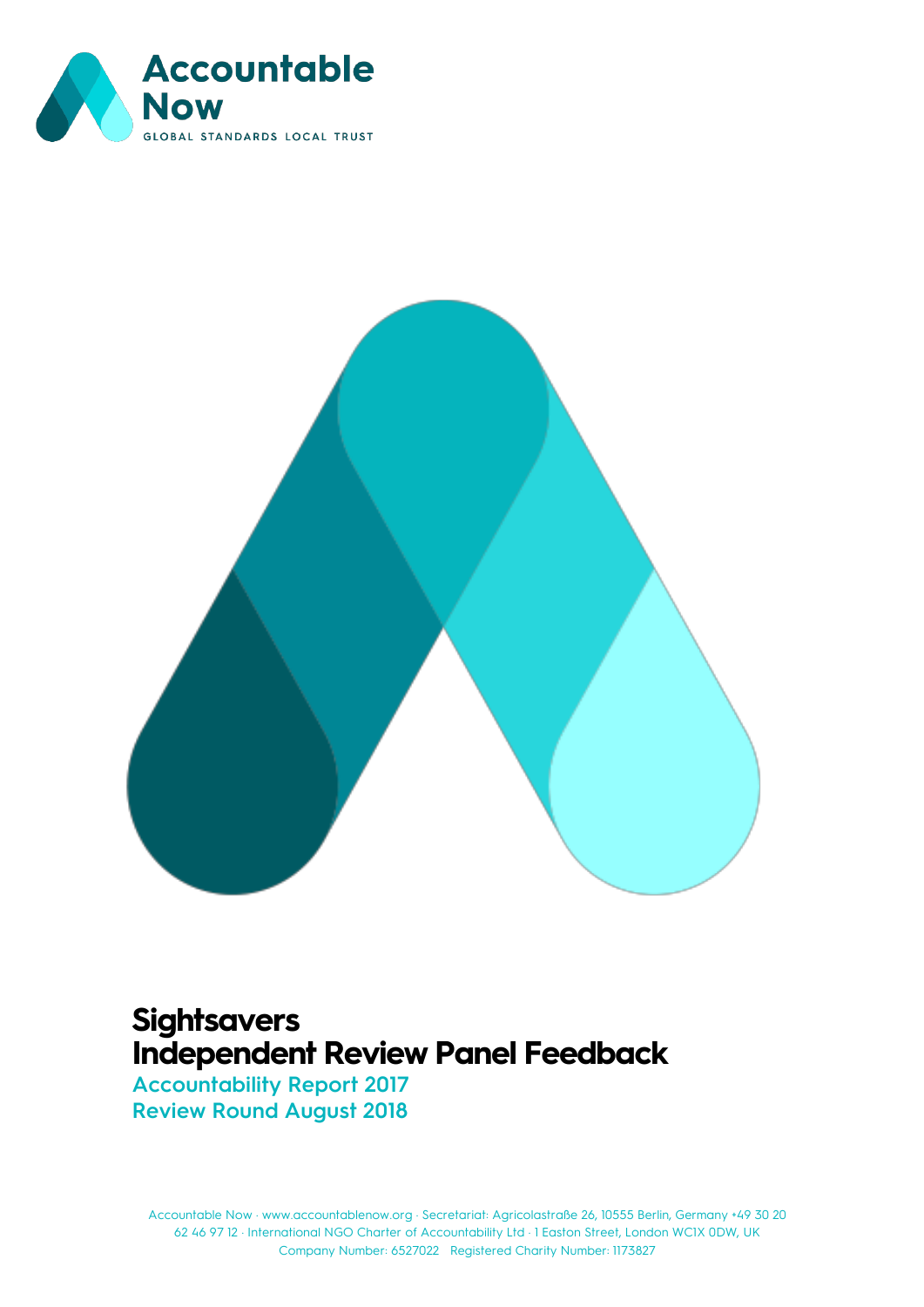

# **Sightsavers Feedback from the Independent Review Panel**

**Review Round August 2018**

#### **13 September 2018**

Dear Caroline Harper,

Thank you for submitting your accountability report. We, the Independent Review Panel of Accountable Now, appreciate your efforts to continuously strengthen accountability to communities, local partners, supporters, staff, donors, or other key constituencies. Our key focus is on accountability to those you serve. It is against this background that we critically discussed your report and came to the individual assessment below.

Sightsavers' seventh accountability report is again comprehensive, demonstrating a strong **institutional commitment** to accountability, championed by CEO Caroline Harper and expressed in a convincing opening statement.

Examples of how some policies and processes are applied serve as useful **evidence** of how these work in practice. The Panel has requested similar examples for areas such as minimising negative impacts on stakeholders and stakeholder feedback.

Previous feedback has been taken on board, and the Panel is pleased to see more policies made available on Sightsavers' [website](https://www.sightsavers.org/how-were-run/accountability-and-transparency/#our-policies) as well as improvement in the areas of staff development and grievances.

Examples of **good practice** include Sightsavers' approach to learning (B2), sustainability and capacity building (E4), policy regarding Complaints and Grievances (J3), transparency (G1), and fair staff recruitment, development, and working environment (H1 and H2).

**Areas for improvement** are information on key likes/dislikes from beneficiaries (E3), how stakeholders are involved in the advocacy process (F2), and feedback from country offices regarding complaints at the programme level (J3).

Promotion of Accountable Now membership on the Sightsavers [website](https://www.sightsavers.org/how-were-run/accountability-and-transparency/) and reference to Accountable Now's oversight of members' complaints handling in their [Complaints Policy](https://www.sightsavers.org/wp-content/uploads/2018/07/Sightsavers-Global-Complaints-Policy-Feb-2018.pdf) is commended.

Our intention is that this feedback letter, and any response you may wish to provide, is made publicly available on the Accountable Now website along with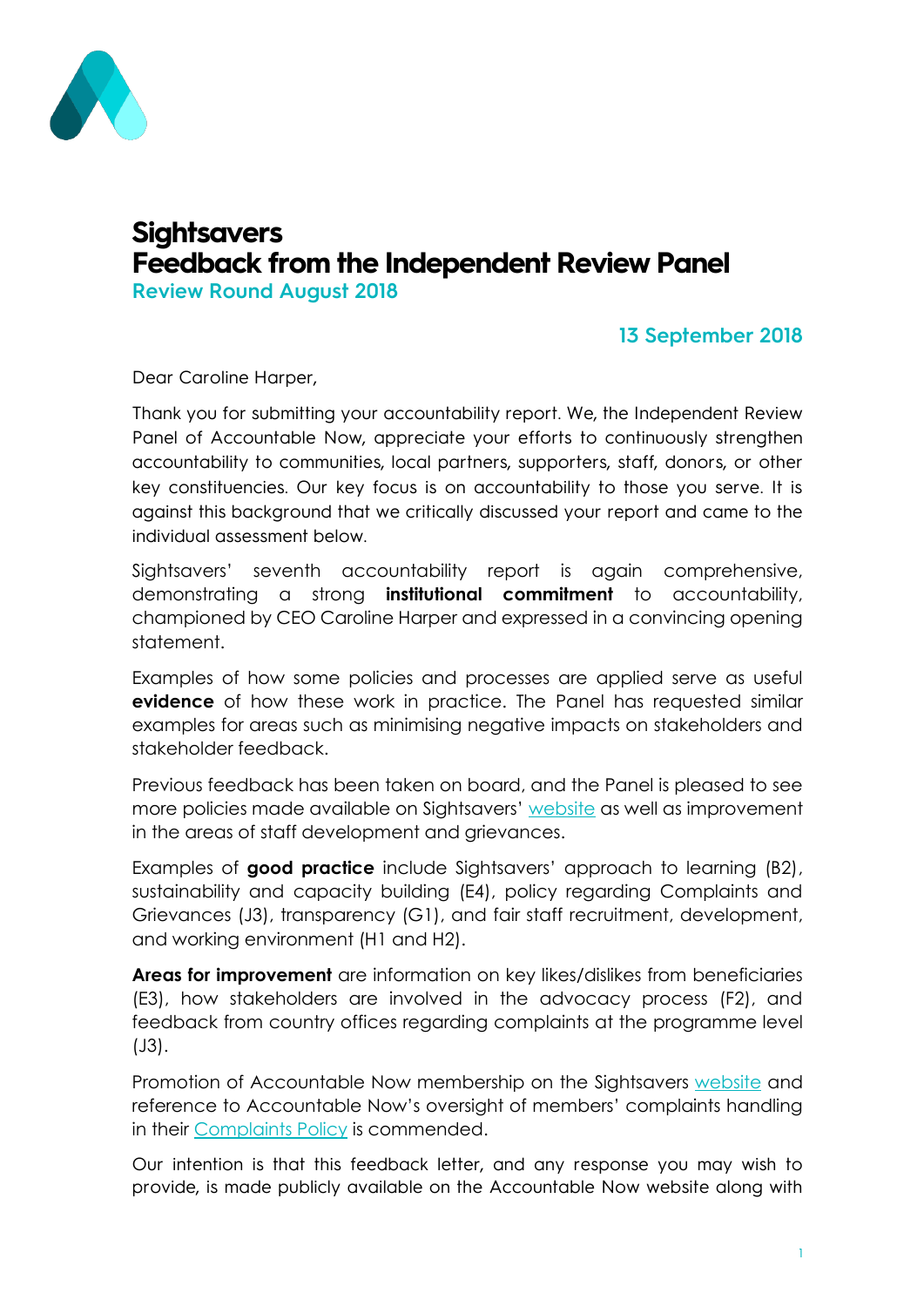

your report – as it is the case with all previously reviewed reports. However, should there be errors of fact in the feedback above or in the note below; we would of course wish to correct these before publication. Please share any comments or amendments by 11 October 2018. If you have any other feedback or comments on our work, please share them with us by sending them to the Accountable Now Secretariat.

Yours sincerely,

With DNA lub

John Clark

Mihir Bhatt John Clark Elodie Le Grand Jeremy Sandbrook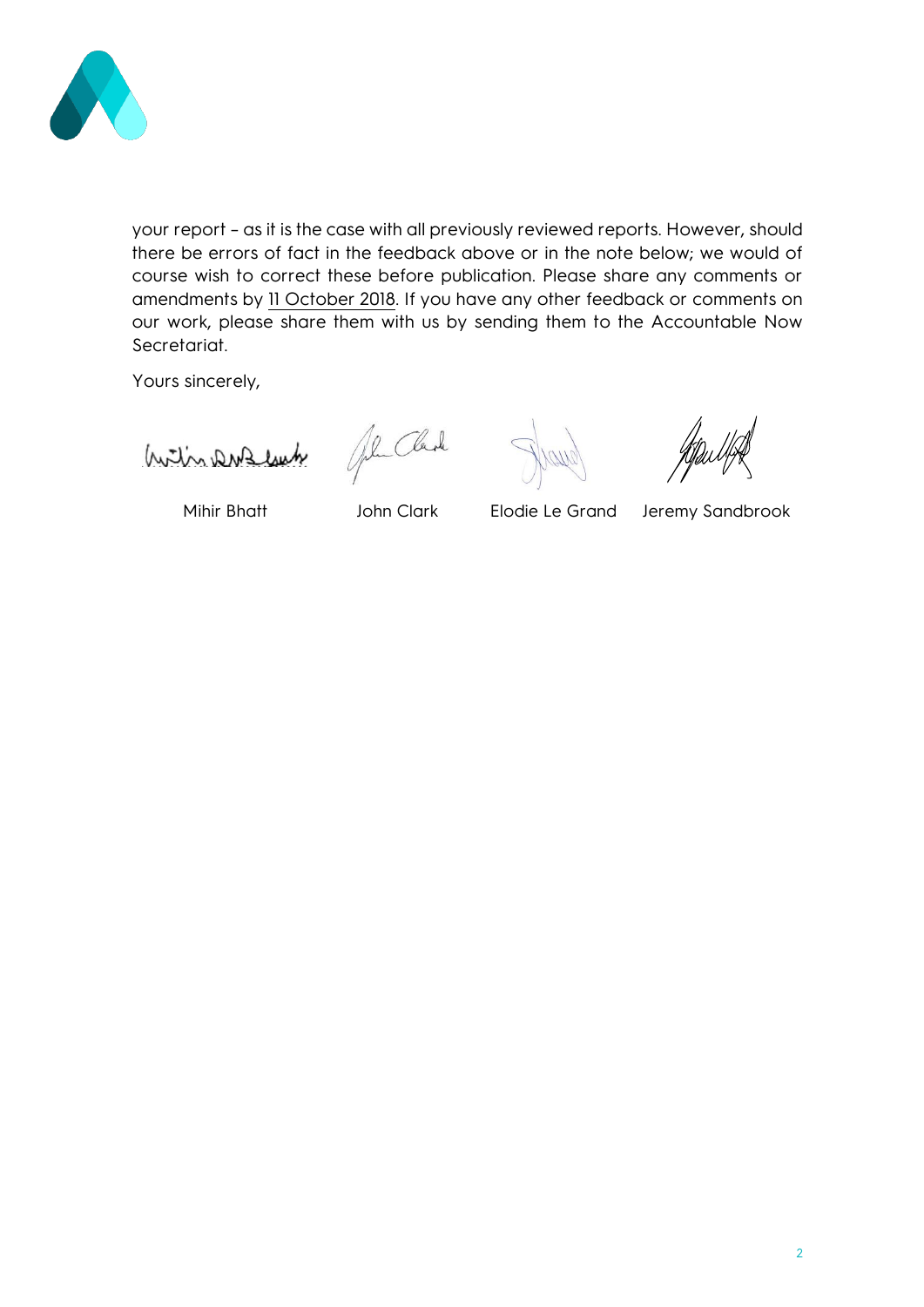

## **Sightsavers' Accountability Report 2017**

**Review Round August 2018** 

## Comments on the Executive Summary Report

The executive summary report addresses each of Accountable Now's 12 Commitments, and provides a concise overview of Sightsavers' efforts on each one. The Panel believes this would be useful to share with Sightsavers' stakeholders, and recommends including links to relevant policies/web pages to ensure they are aware of where to access information such as on Sightsavers' strategy, SIM Card, or feedback and complaints mechanisms. For sharing with a general audience we recommend including a glossary of terms and acronyms used (readers may not know what SIB, EC, OECD DAC and perhaps the SIM card are).

### Comments on the Full Report

## Opening Statement from the Head of **Organisation**

The report opens with a strong statement from CEO Caroline Harper, highlighting the importance of accountability, particularly in the face of the recent scandals in the aid sector. She points out that Sightsavers has been working to improve its accountability – which is seen as a fundamental requirement for the existence and success of the organisation – for a long time, and highlights key steps taken in the past two years.

The Panel notes positively Sightsavers' efforts to improve the participation of beneficiaries and communities in all stages of its programmes, increase impact, better work with partners, strengthen internal processes, and be more open about failures as well as successes. It is also pleased to see attention being given to the new issue of cyber crime/security - which will become an increasingly important concern for the sector, and hence other AN members will doubtless be interested to learn from your experience.

## Cluster A: Impact Achieved

### A. The impact we achieve

### 1 *Mission statement and theory of change*

Sightsavers' vision and operational aim are presented. Four thematic areas have their own strategies, overall there is a focus on working in partnership to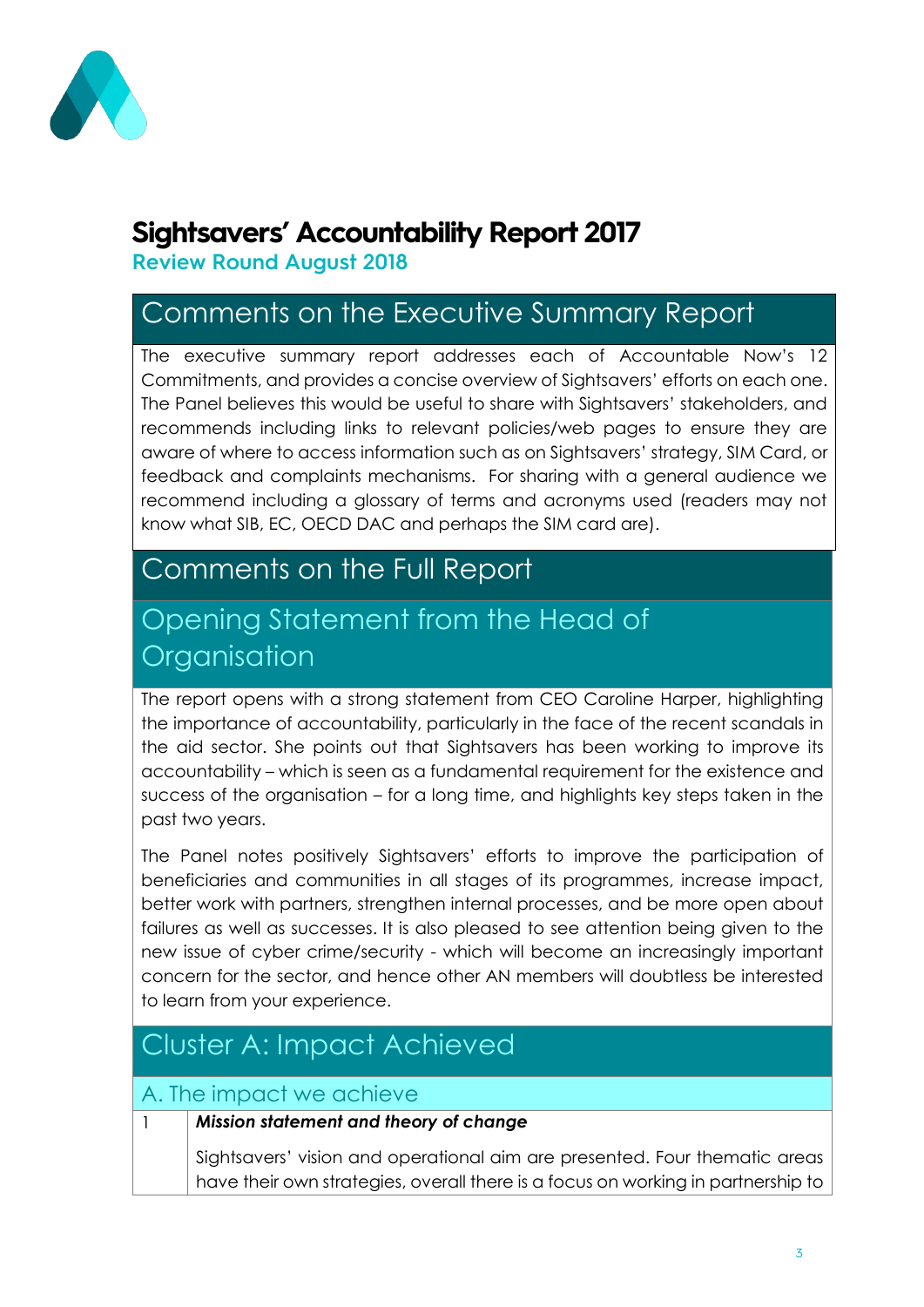

L

|                | increase impact, and it is appropriate that more weight is being given to MEL<br>and research.                                                                                                                                                                                                                                                                                                                                                                           |
|----------------|--------------------------------------------------------------------------------------------------------------------------------------------------------------------------------------------------------------------------------------------------------------------------------------------------------------------------------------------------------------------------------------------------------------------------------------------------------------------------|
| $\overline{2}$ | Key strategic indicators for success                                                                                                                                                                                                                                                                                                                                                                                                                                     |
|                | Sightsavers' uses its SIM card, which the Panel previously identified as an<br>example of good practice, to track progress against its strategy, with<br>organisational objectives at beneficiary level as well as objectives focusing<br>on partnerships, advocacy, and strategic alliances. Were beneficiaries and<br>communities (Sightsavers' key stakeholders) involved in the process of<br>developing these objectives?                                           |
|                | Key internal policies and procedures guiding Sightsavers' engagement with<br>different stakeholder groups are also mentioned. The Panel notes positively<br>that partners were involved in shaping the due diligence tools in Sightsavers'<br>Partnership Policy and Framework.                                                                                                                                                                                          |
| 3              | Progress and challenges over the reporting period                                                                                                                                                                                                                                                                                                                                                                                                                        |
|                | Performance results against SIM card indicators are publicly available on<br>Sightsavers' website. Overall, Sightsavers has achieved many successes in<br>2017, with significant improvements in several areas compared to 2016<br>results. These successes are mainly in the areas of inclusivity of women, girls,<br>and those with disabilities, suitability of projects for replication, Neglected<br>Tropical Diseases, and influencing national policies/planning. |
|                | Key challenges encountered have been mostly due to lack of government<br>funding and commitment.                                                                                                                                                                                                                                                                                                                                                                         |
|                | The report also outlines several achievements in terms of external recognition,<br>and the Panel commends Sightsavers on these.                                                                                                                                                                                                                                                                                                                                          |
| 4              | Significant events or changes regarding governance and accountability                                                                                                                                                                                                                                                                                                                                                                                                    |
|                | In 2017 three new trustees joined the board of Sightsavers. Programmatic<br>operations in Sri Lanka and the Caribbean were concluded. Sightsavers was<br>also awarded Independent Research Organisation status, allowing the<br>organisation to establish a Research Centre in the future.                                                                                                                                                                               |
|                | <b>B. Positive results are sustained</b>                                                                                                                                                                                                                                                                                                                                                                                                                                 |
| 1              | <b>Sustainability of your work</b>                                                                                                                                                                                                                                                                                                                                                                                                                                       |
|                | The report states that Sightsavers' primary operating model is to work with<br>partners and to increase the capacity of its partners to deliver sustainable<br>programmes.                                                                                                                                                                                                                                                                                               |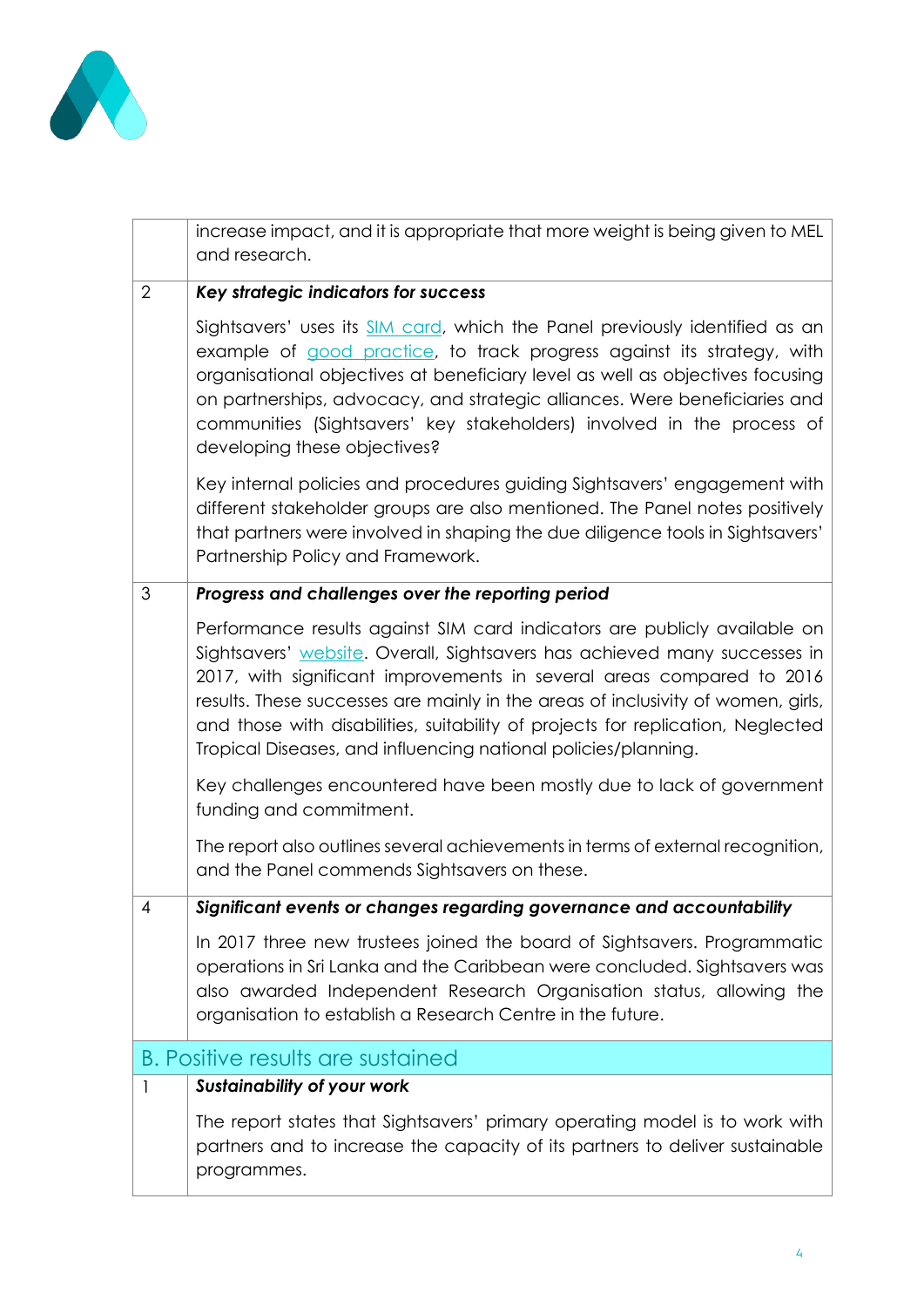

|                | Sightsavers' partnership policy (more under indicator 4.1) defines key<br>principles guiding their work, which are central to ensuring sustainability. The<br>Panel notes positively that Sightsavers' Project Design Process emphasises the<br>importance of integrating sustainability and exit considerations into project<br>design from the start. |
|----------------|---------------------------------------------------------------------------------------------------------------------------------------------------------------------------------------------------------------------------------------------------------------------------------------------------------------------------------------------------------|
|                | Useful examples of Sightsavers projects which have had sustainability<br>successes are provided.                                                                                                                                                                                                                                                        |
| $\overline{2}$ | Lessons learned in the reporting period                                                                                                                                                                                                                                                                                                                 |
|                | Sightsavers has several approaches in place to learn from its successes and<br>failures, including learning reviews, evaluations, learning seminars, and<br>learning events.                                                                                                                                                                            |
|                | An example of a learning review conducted in 2017 is provided, and the<br>Panel commends Sightsavers on reviewing the draft report with staff, co-<br>creating recommendations, and disseminating findings through a learning<br>seminar.                                                                                                               |
|                | The Panel also notes positively that project evaluations are used to inform<br>decision making and future planning. Evaluations are publicly available on<br>Sightsavers' website.                                                                                                                                                                      |
|                | Ongoing monitoring and oversight of programmes also allows immediate<br>feedback loops into programme management - an example of corrective<br>action taken upon identification of a human resources gap in a project is<br>provided.                                                                                                                   |
|                | Sightsavers has also shared its learnings with peers in the sector through<br>presentations, publications, and improving the learning and research<br>sections of their own website.                                                                                                                                                                    |
|                | Overall, the Panel sees Sightsavers' approach to learning as a good practice.                                                                                                                                                                                                                                                                           |
|                | C. We lead by example                                                                                                                                                                                                                                                                                                                                   |
| 1              | Leadership on strategic priorities                                                                                                                                                                                                                                                                                                                      |
|                | The report points to high employee satisfaction with leadership and<br>management by the CEO and senior directors, and outlines how internal<br>stakeholders are updated on strategic developments.                                                                                                                                                     |
|                | More information on how Sightsavers provides leadership externally on its<br>strategic priorities would be welcome in the next report (e.g. participation                                                                                                                                                                                               |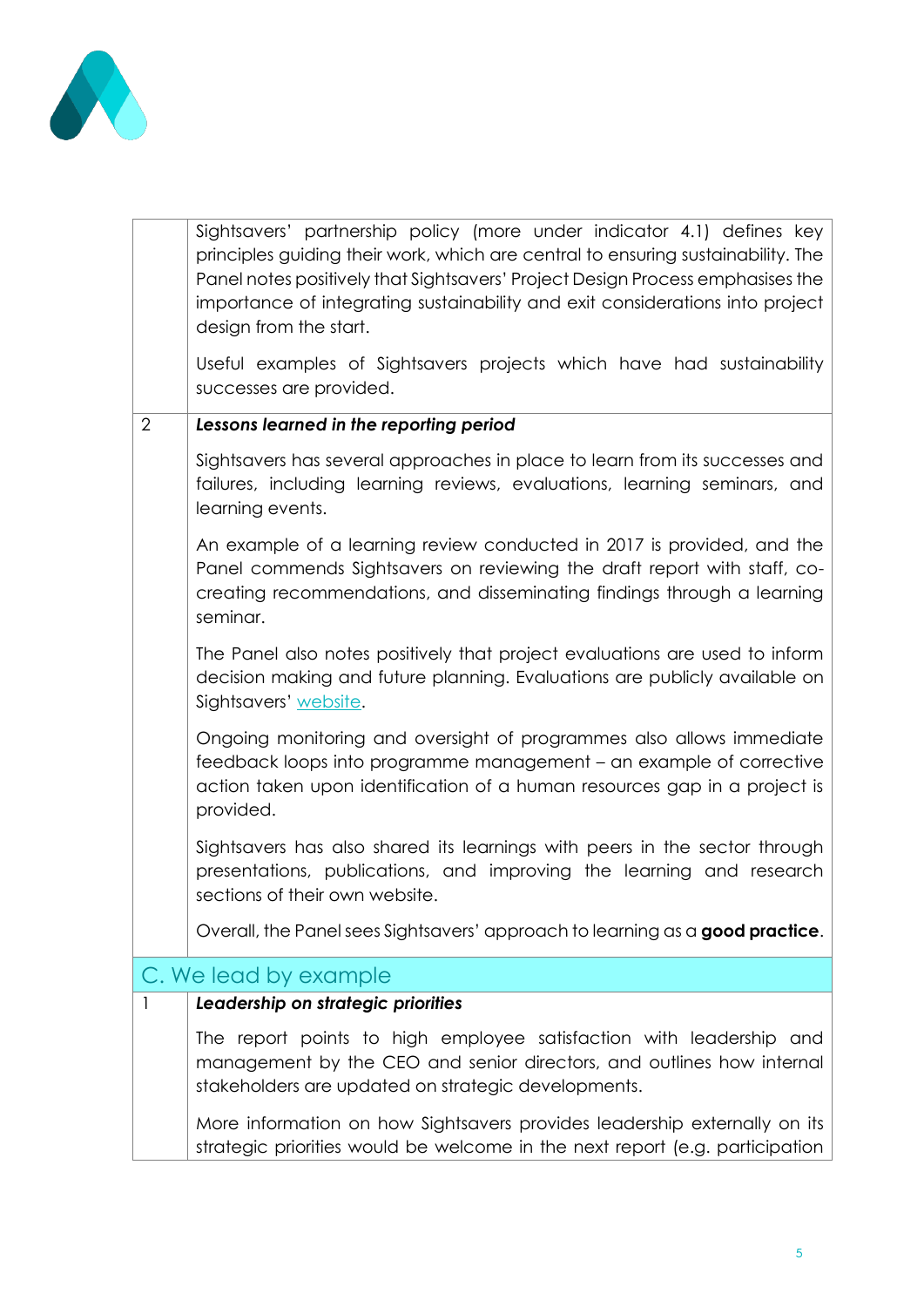

|                | in/coordination of international working groups/forums, production of<br>research).                                                                                                                                                                                                                                                                                                                                                                                                                                                                                                                                                                                                                                         |
|----------------|-----------------------------------------------------------------------------------------------------------------------------------------------------------------------------------------------------------------------------------------------------------------------------------------------------------------------------------------------------------------------------------------------------------------------------------------------------------------------------------------------------------------------------------------------------------------------------------------------------------------------------------------------------------------------------------------------------------------------------|
|                | It is stated that government and non-governmental partners value<br>Sightsavers as a technical partner, and an example of the Sierra Leonean<br>government requesting Sightsavers' assistance in data collection is provided.<br>Is there evidence that affected populations welcome Sightsavers' efforts?                                                                                                                                                                                                                                                                                                                                                                                                                  |
|                | Sightsavers' new Independent Research Organisation status is external<br>recognition of the high-quality research carried out by the organisation.                                                                                                                                                                                                                                                                                                                                                                                                                                                                                                                                                                          |
| $\overline{2}$ | Inclusivity, human rights, women's rights and gender equality                                                                                                                                                                                                                                                                                                                                                                                                                                                                                                                                                                                                                                                               |
|                | Sightsavers' efforts towards inclusivity and equality focus specifically on<br>gender and disability. Their vision and mission statements reflect a<br>commitment to promoting equality of opportunity for people with disabilities,<br>and the Panel notes positively that the organisational strategy and the SIM<br>include indicators to meet this commitment (with 2017 results showing that<br>targets have been exceeded).                                                                                                                                                                                                                                                                                           |
|                | A rights-based approach is taken to mainstreaming disability throughout<br>Sightsavers' programmes and operations, with a dedicated Empowerment<br>and Inclusion Strategic Framework. An annual inclusion report highlight both<br>successes and failures and is shared with internal and external stakeholders<br><i><u>available online</u></i> .                                                                                                                                                                                                                                                                                                                                                                         |
|                | The Panel appreciates that Sightsavers is working on improving the<br>disaggregation of programme data by disability in order to monitor the<br>inclusiveness of their health programmes, and also on improving the<br>accessibility of information about these. An example of how disaggregated<br>data has allowed Sightsavers to improve the rate of female cataract surgery<br>recipients in Pakistan is provided.                                                                                                                                                                                                                                                                                                      |
| 3              | Minimising negative impacts on stakeholders                                                                                                                                                                                                                                                                                                                                                                                                                                                                                                                                                                                                                                                                                 |
|                | Sightsavers' work is guided by the UN convention on the Rights of the Child<br>and the Convention on the Rights of Persons with Disabilities. There are a<br>range of policies and procedures in place (all available online) including a<br>child safeguarding policy, a slavery and human trafficking statement, and a<br>fraud and anti-corruption policy. These are all reviewed and updated<br>regularly, and are accompanied by a code of conduct, which all staff and<br>representatives of Sightsavers are required to sign. All employees complete<br>an eLearning programme as part of their induction or when new or updated<br>policies are introduced, and there are additional trainings relating to specific |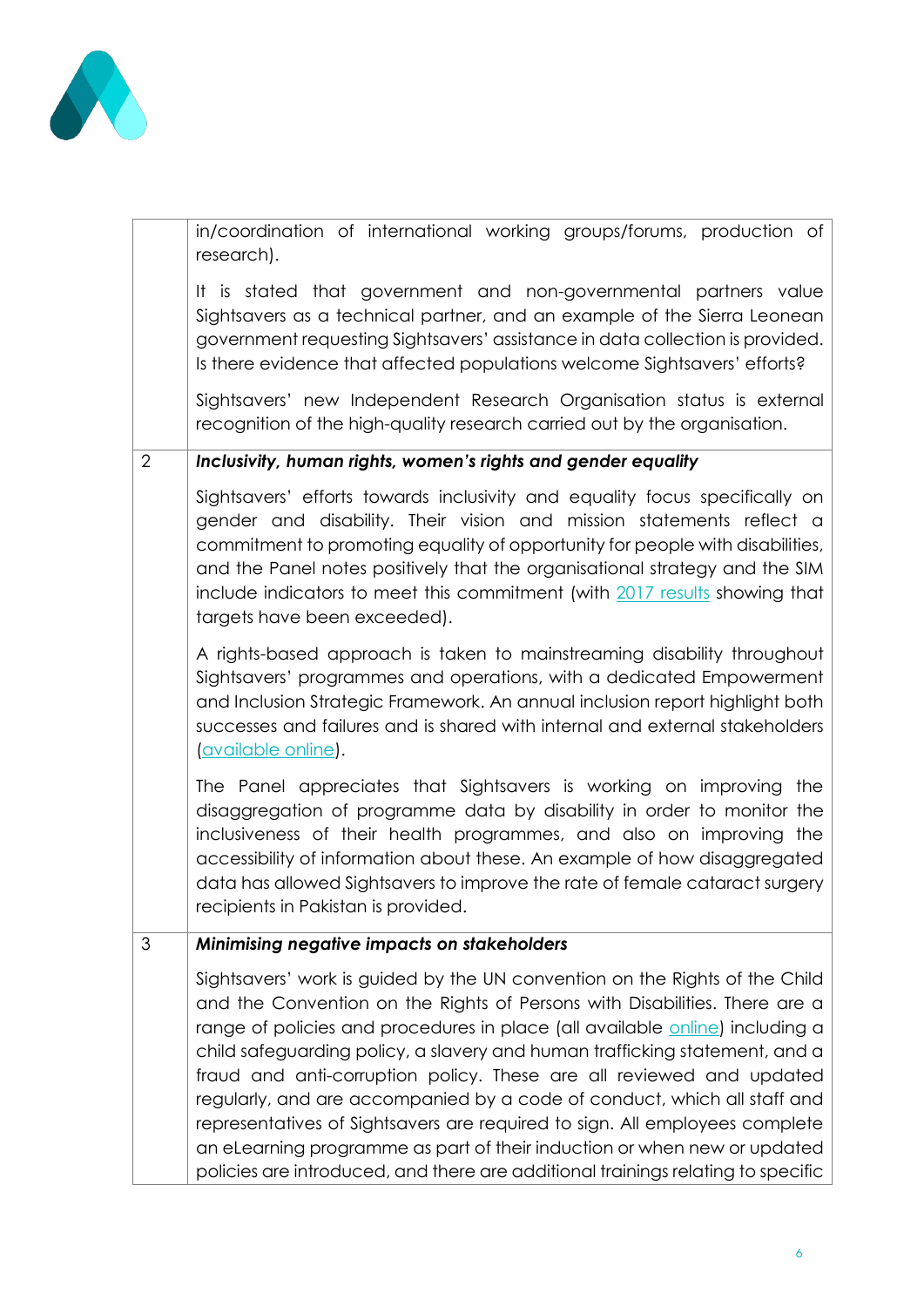

topics (e.g. child safeguarding). The QSAT Tool is used to assess whether projects are adhering to quality standards.

An ethical content policy ensures the organisation does not misrepresent stakeholders or perpetuate stereotypes of people living in the developing world. In 2017 an Adults at Risk framework was developed to support the protection of vulnerable adults during Sightsavers activities, and an accompanying policy will be developed in 2018. A detailed overview of how Sightsavers protects the dignity and safety of persons involved in their research studies is also provided.

The report highlights the link between Sightsavers' complaints policy and internal control and assurance mechanisms. The policy, and the organisation's approach to gathering information on complaints from country offices, will be reviewed in 2019.The Panel also notes positively Sightsavers' robust [Partnership Policy,](https://www.sightsavers.org/wp-content/uploads/2018/07/Sightsavers-Programme-Partnership-Policy-Mar-2016.pdf) which stresses the need to work together openly, learn together, build capacities, share resources, and work towards sustainable outcomes.

#### 4 *Responsible stewardship for the environment*

A comprehensive overview of Sightsavers' efforts to mitigate negative environmental impacts is presented. These include reduction of paper consumption, recycling, energy efficiency, and working with a climate neutral logistics/transportation provider.

While negative environmental areas has declined in several areas, the report points out that CO2 emissions due to long haul flights have increased. It is stated that this is due to increased size and scope of projects – is this a trend that is expected to continue? However comparing 2017 with 2015 information it appears that the increased CO2 is due more to SHORT-haul flights, leading overall emissions (due to flights) to be 40% higher - which could perhaps warrant a fuller explanation. Does Sightsavers have any plans in place to reduce the number of flights taken, or offset carbon emissions for flights?

It is stated that Sightsavers does not yet have a systematic approach to assessing the environmental impact of its projects in developing countries, but that while they work towards this, the organisation "operates in a social and environmentally minded manner". The Panel notes that an environmental survey was circulated to all country offices in 2017, and that results and recommendations for improvement (including targets) will be produced by the end of 2018. The Panel looks forward to reading more about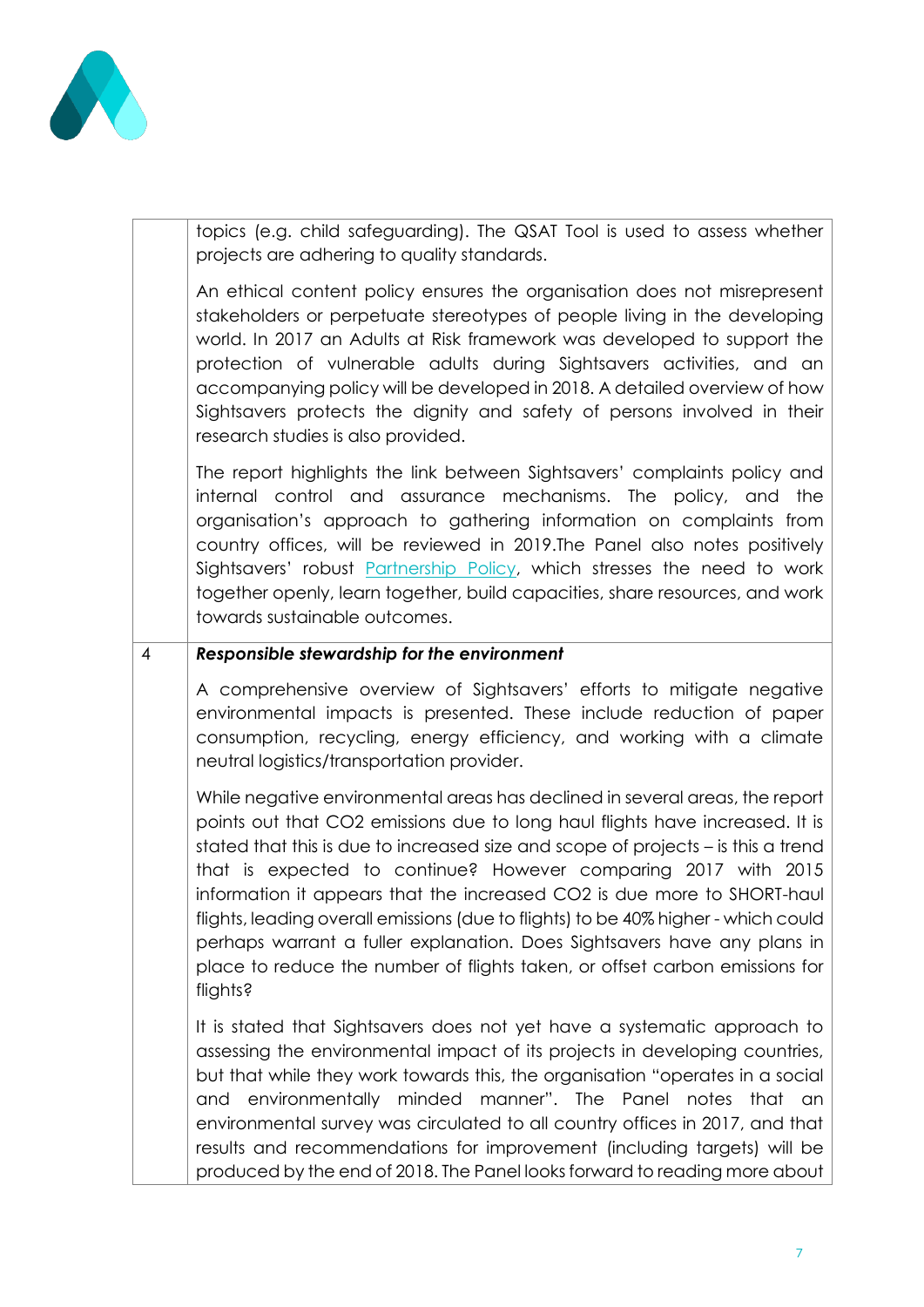

|              |                | this in the next report, and would like to know whether an environmental<br>policy will be developed.                                                                                                                                                                                                                                                                                                                                                                                                                                                                               |
|--------------|----------------|-------------------------------------------------------------------------------------------------------------------------------------------------------------------------------------------------------------------------------------------------------------------------------------------------------------------------------------------------------------------------------------------------------------------------------------------------------------------------------------------------------------------------------------------------------------------------------------|
|              |                | Cluster B: Stakeholder Involvement                                                                                                                                                                                                                                                                                                                                                                                                                                                                                                                                                  |
|              |                | D. Key stakeholders are identified with great care                                                                                                                                                                                                                                                                                                                                                                                                                                                                                                                                  |
| $\mathbf{I}$ |                | Key stakeholders and how they are identified                                                                                                                                                                                                                                                                                                                                                                                                                                                                                                                                        |
|              |                | Sightsavers' main stakeholders are people with disabilities, particularly those<br>who are blind, and with an emphasis on women and girls. The report states<br>that Sightsavers aims to reach a higher number of females than males, as<br>more women than men are affected by blindness. The particular individuals<br>Sightsavers engages with are largely determined by the programmes they<br>support and the partners they collaborate with.                                                                                                                                  |
|              |                | A Programme Partnership Policy and Framework guide Sightsavers'<br>approach to partnership, and a situational analysis is conducted during the<br>project design process to identify key stakeholders for prioritisation in projects.<br>A research strategy also provides guidance on how evidence-based<br>research underpins Sightsavers' advocacy and programmes.                                                                                                                                                                                                               |
|              |                | The report also points to policies guiding engagement with public and<br>corporate donors. Engagement with governmental and institutional funders<br>is considered on a case by case basis.                                                                                                                                                                                                                                                                                                                                                                                         |
|              | $\overline{2}$ | Reaching out to those impacted or concerned by your work                                                                                                                                                                                                                                                                                                                                                                                                                                                                                                                            |
|              |                | The report outlines Sightsavers' feedback mechanisms, and explains how<br>programmes and interventions are designed to best benefit beneficiaries.<br>Behavior change interventions in several programmes are developed<br>through participatory processes, and Sightsavers is testing the collection of<br>beneficiary feedback during quarterly project visits. Partner and beneficiary<br>feedback is also often fed into the work of Sightsavers' evaluations and<br>research team, and qualitative research is often conducted through peer-<br>led and participatory methods. |
|              |                | The Panel notes these efforts positively, and would like to know more in the<br>next full report about how beneficiaries and other stakeholders are involved<br>in broader strategic planning (as well as leadership role in the activities and<br>functions of Sightsavers). Furthermore, are there any challenges in engaging<br>particular groups (such as rural low-income families, urban homeless, and<br>migrants or displaced women and children) and if so how does Sightsavers<br>overcome these?                                                                         |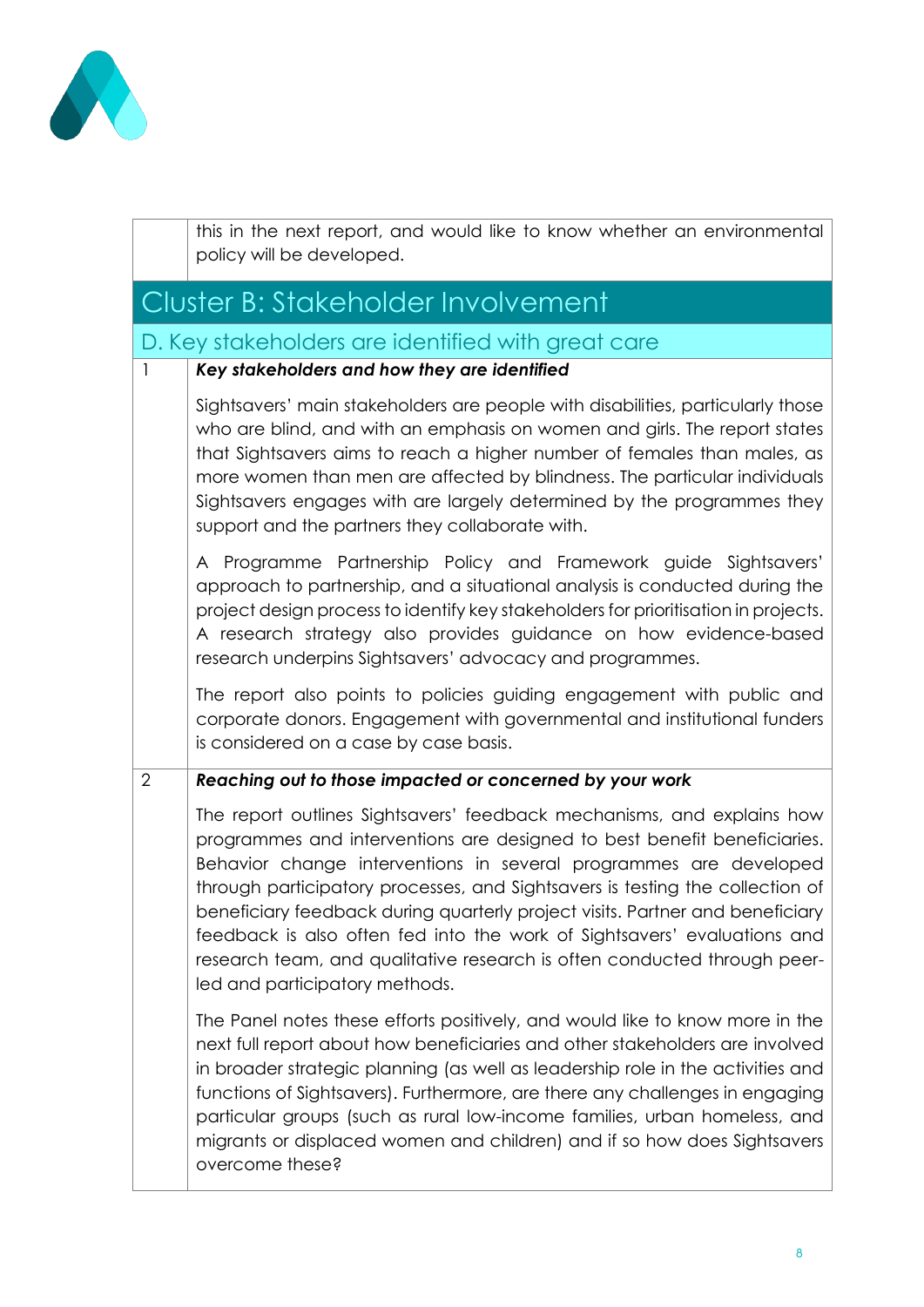

|              | The response also describes various avenues through which feedback and<br>complaints are collected – the Panel will address these below under<br>indicator J3.                                                                                                                                                                                                                                                                                                     |
|--------------|--------------------------------------------------------------------------------------------------------------------------------------------------------------------------------------------------------------------------------------------------------------------------------------------------------------------------------------------------------------------------------------------------------------------------------------------------------------------|
| 3            | Maximising coordination with others operating in the same space                                                                                                                                                                                                                                                                                                                                                                                                    |
|              | Engaging with strategic networks and alliances is a strategic priority for<br>Sightsavers, with a dedicated SIM card indicator. As mentioned in C3 above,<br>Sightsavers has a solid Partnership Policy, which stresses the need to work<br>together openly, learn together, build capacities, share resources, and work<br>towards sustainable outcomes. It is stated that programme partnerships<br>involve co-design, learning, implementation, and monitoring. |
|              | Details are given of how partnerships operate in different areas of<br>Sightsavers' work, such as global strategic alliances, programmes, and<br>advocacy.                                                                                                                                                                                                                                                                                                         |
|              | The Panel appreciates that Sightsavers works through the National Taskforce<br>for NTDs (neglected tropical diseases) to plan its work together with other<br>stakeholders to ensure there is no overlap, and that lessons are shared<br>between agencies.                                                                                                                                                                                                         |
|              | The Panel notes positively examples of Sightsavers' expertise in leading<br>complex multi-partner programmes and consortia.                                                                                                                                                                                                                                                                                                                                        |
|              | E. We listen to, involve and empower stakeholders                                                                                                                                                                                                                                                                                                                                                                                                                  |
| $\mathbf{1}$ | <b>Stakeholder feedback</b>                                                                                                                                                                                                                                                                                                                                                                                                                                        |
|              | Sightsavers' beneficiary feedback approaches are covered under D2<br>above. The Panel would like to hear more in the next full report about specific<br>methods (e.g. surveys, in-person consultations, any methods geared<br>specifically towards children) and how well these work in practice.                                                                                                                                                                  |
|              | Sightsavers' award of first place in the charity section and sixth place overall<br>in the UK Top Customer Service Awards indicates top performance in<br>engagement with the public, and the Panel congratulates Sightsavers on this<br>achievement.                                                                                                                                                                                                              |
|              | As for feedback within Sightsavers, an internal Reflection Workshop, for staff<br>to discuss learning, experiences and best practices as well as key challenges,<br>was held in 2017. A management response mechanism enables country staff<br>to discuss strategic evaluations and provide feedback. An over 95% response<br>rate to Sightsavers' employee survey is provided as an indication that staff<br>feel their feedback will be used by management.      |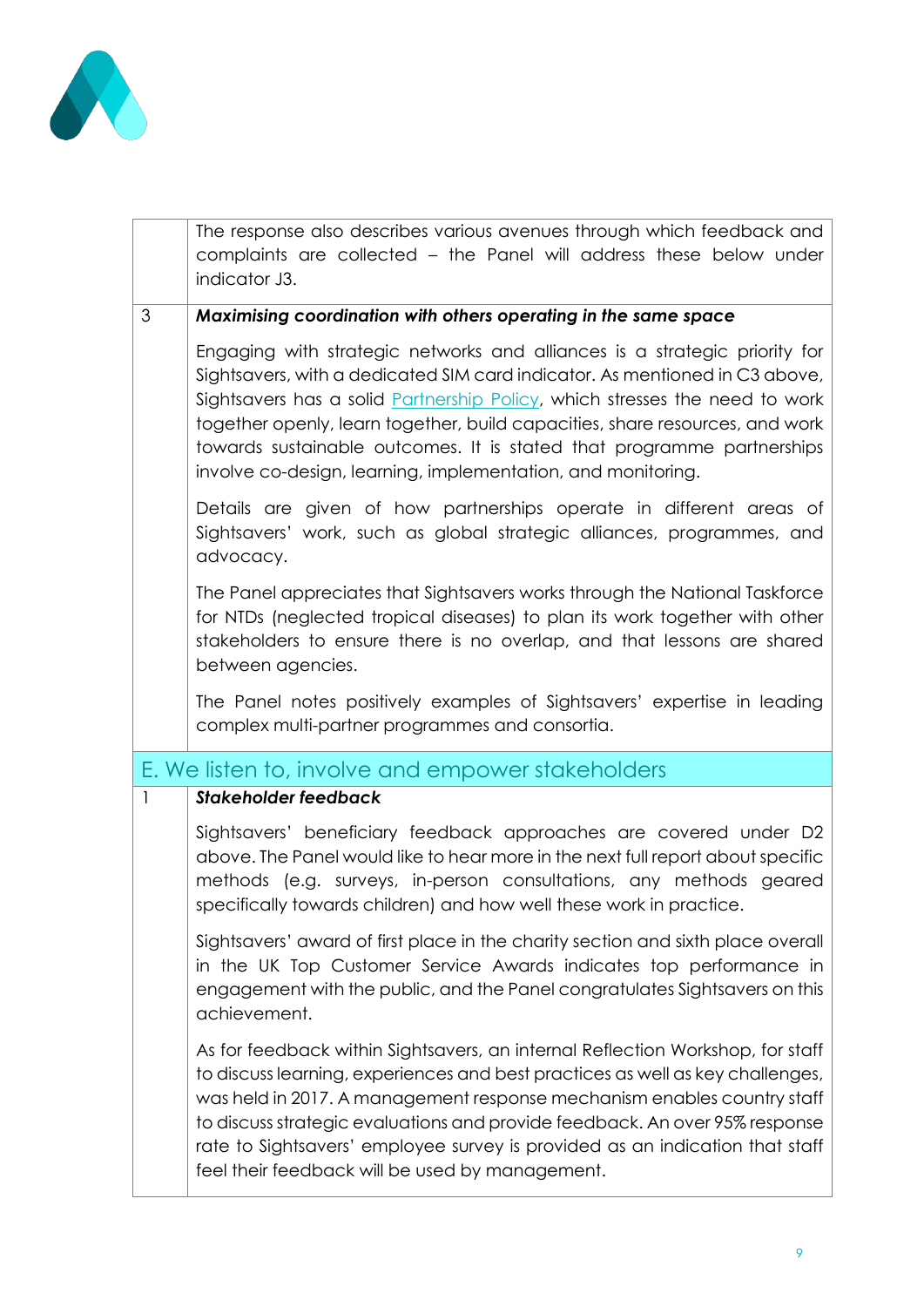

| 2 | Stakeholder engagement |
|---|------------------------|
|   |                        |

The response explains how Sightsavers' partners are involved in project design, from the initial context analysis and concept stage through to implementation and monitoring. Partners are engaged in workshops at the start of projects to agree on implementation plans, budgets and reporting. Feedback is collected throughout the project during monitoring visits and planning and learning workshops.

As for beneficiaries, Sightsavers' Project Cycle Management and Thematic Quality Standards Assessments tools require beneficiary participation in project design. In Sightsavers' NTD work, they developed a communitydirected treatment approach, which has led to a significant reduction in transmission of certain diseases.

The Quality Standards Assessment Tool is also mentioned as a way to ensure stakeholders are engaged in Sightsavers' activities from beginning to end. The Panel looks forward to reading more in the next report about the findings of their recent review of the tool and about how Sightsavers will continue ensuring that stakeholder engagement remains high and that beneficiaries are more fully engaged.

Members of communities in which Sightsavers carries out research are also involved in decision-making and ownership through a community-based participatory research methodology. The Panel appreciates the examples of how this approach has shaped Sightsavers' work on education and inclusion.

#### 3 *Main likes/dislikes from stakeholders and organisation's response*

Key positive as well as critical feedback from donors is highlighted in the response. Sightsavers' donors have had positive responses to programmes where beneficiaries' personal stories are highlighted, particularly the transformational impact on their lives. Donors also appreciate Sightsavers' efforts in creating sustainable programmes, and in disaggregating data by gender, disability, age and poverty level, and sharing these findings.

Feedback from a donor in 2017 about how Sightsavers could reach more women in their eye health projects was taken on board, and Sightsavers has taken the issue up with country office teams.

Similar information about feedback from Sightsavers' stakeholders on the ground – i.e. beneficiaries and partners – was missing, and the Panel requests an update on this in the next interim report.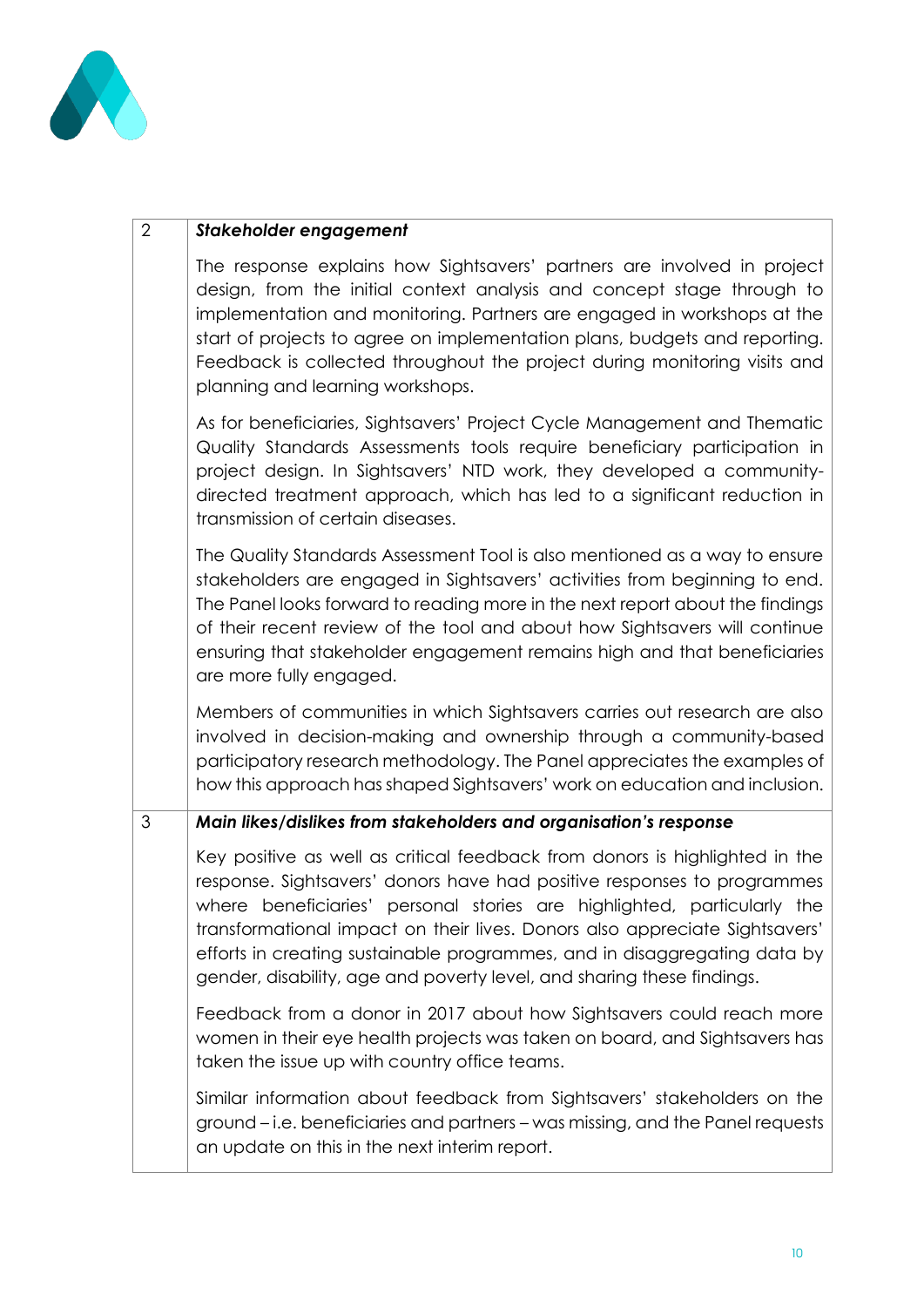

|                | The report also outlines the ways in which Sightsavers incorporates the views<br>of internal stakeholders and partners into its work. This includes evaluation<br>report reviews with country staff and partners, and seeking feedback from<br>evaluators to adjust processes and improve relations. Are there any key<br>findings Sightsavers could highlight in the next full report?                                                                                                                                                                                                                                                    |
|----------------|--------------------------------------------------------------------------------------------------------------------------------------------------------------------------------------------------------------------------------------------------------------------------------------------------------------------------------------------------------------------------------------------------------------------------------------------------------------------------------------------------------------------------------------------------------------------------------------------------------------------------------------------|
| $\overline{4}$ | People and partners have gained capacities that last beyond your<br><i>immediate intervention</i>                                                                                                                                                                                                                                                                                                                                                                                                                                                                                                                                          |
|                | The response states that Sightsavers has been working to improve its<br>evidence base to demonstrate that its partners have capacity to sustain<br>Information and feedback on<br>activities.<br>Sightsavers'<br>programme<br>sustainability efforts in relation to partners, particularly the importance given<br>to sustainability in Sightsavers' partnership policy, can be found under<br>question B1. The response also highlights that where partner due diligence<br>reveals weaknesses, action plans are created to strengthen and support the<br>organisations, with effects often enduring far beyond the project's life cycle. |
|                | Several examples are provided of projects which have resulted in increased<br>capacities and new skills for both direct beneficiaries as well as healthcare,<br>educational and social work professionals in the communities Sightsavers<br>works in. These are expected to have long lasting and in some cases life<br>changing impacts.                                                                                                                                                                                                                                                                                                  |
|                | The Panel commends Sightsavers on its approach to increasing capacities<br>amongst its direct beneficiaries, communities it works in, and partners, and<br>flags this as a <b>good practice</b> .                                                                                                                                                                                                                                                                                                                                                                                                                                          |
|                | F. Our advocacy work addresses the root cause of problems                                                                                                                                                                                                                                                                                                                                                                                                                                                                                                                                                                                  |
| 1              | Evidence regarding the root causes of the problems you address                                                                                                                                                                                                                                                                                                                                                                                                                                                                                                                                                                             |
|                | Sightsavers' approach to evidence-based research is covered to some<br>extent in D1 and E2 above. Sightsavers' strength in this area was officially<br>recognised in 2017, when it was awarded Independent Research<br>Organisation status. Sightsavers' research strategy guides how evidence-<br>based research underpins its advocacy and programmes. Members of<br>communities in which Sightsavers carries out research are involved in<br>decision-making and ownership through a community-based participatory<br>research methodology.                                                                                             |
|                | Sightsavers also engages with Disabled People's Organisations at national<br>and international level to ensure the organisation understands and can<br>reflect people's views and experiences.                                                                                                                                                                                                                                                                                                                                                                                                                                             |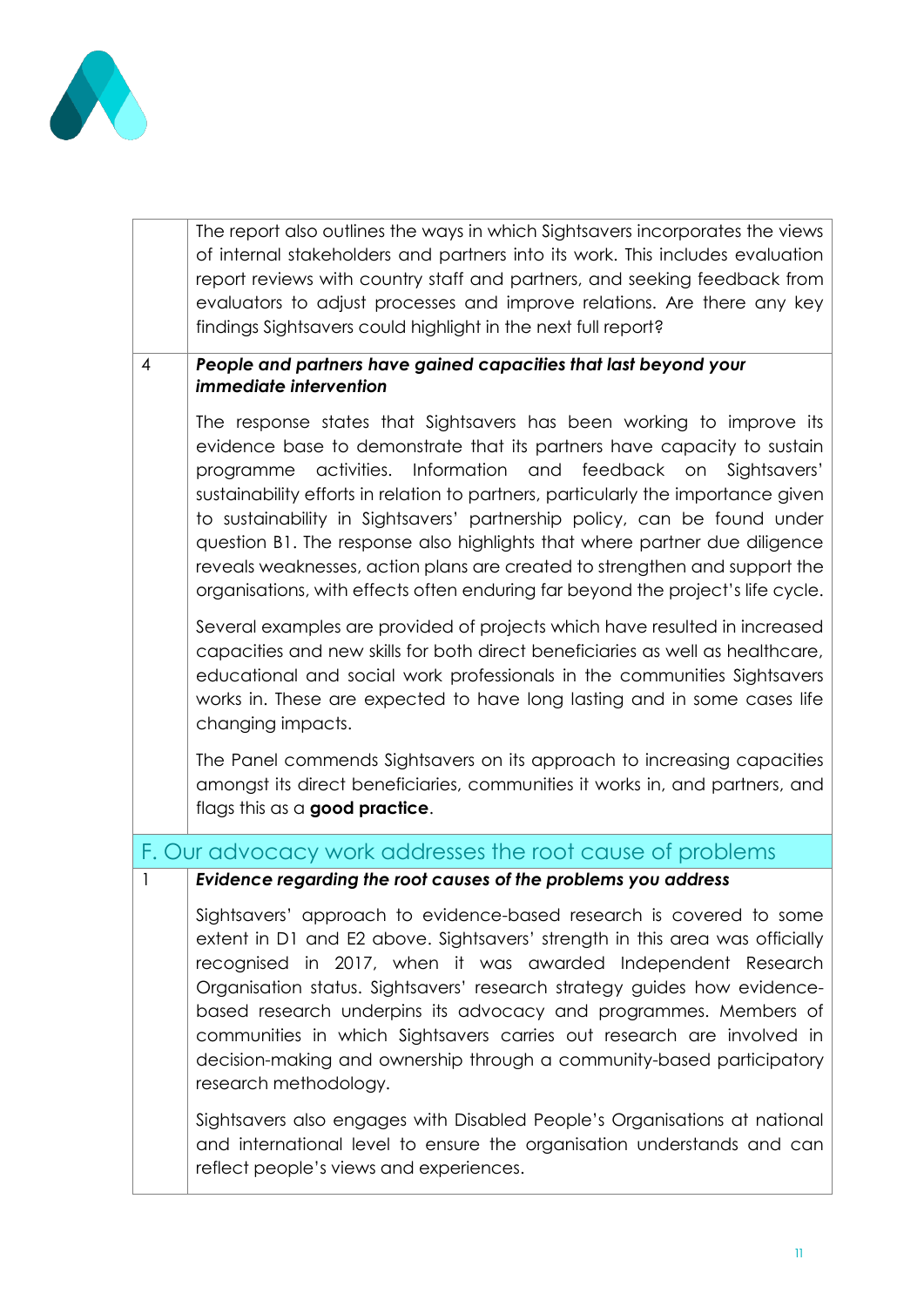

| $\overline{2}$ | Stakeholders support your advocacy work and value changes achieved                                                                                                                                                                                                                                                                                                                                                                                                                                                                     |
|----------------|----------------------------------------------------------------------------------------------------------------------------------------------------------------------------------------------------------------------------------------------------------------------------------------------------------------------------------------------------------------------------------------------------------------------------------------------------------------------------------------------------------------------------------------|
|                | In the response, the example of Sightsavers' Put Us in the Picture campaign<br>is provided, where members of the public were invited to take actions such<br>as signing petitions and contacting parliamentary candidates. As stated<br>under E2 above, Sightsavers engages communities and beneficiaries in the<br>research it conducts as well as in project design.                                                                                                                                                                 |
|                | However the links between the different stages could be clearer. How does<br>community-led research shape Sightsavers' advocacy positions? How are<br>beneficiaries consulted on the actual advocacy development? Are these<br>people then empowered to take action as well (in addition to the calls for<br>action to the general public)? In the next full report, the Panel requests more<br>details on how key stakeholders/beneficiaries are involved throughout the<br>advocacy planning, implementation and evaluation process. |
| safety         | G. We are transparent, invite dialogue and protect stakeholders'                                                                                                                                                                                                                                                                                                                                                                                                                                                                       |
| $\mathbf{I}$   | Availability of key policies and information on your website                                                                                                                                                                                                                                                                                                                                                                                                                                                                           |
|                | The Panel has previously identified Sightsavers' approach to publishing key<br>policies on their website as a good practice. These include Sightsavers'<br>complaints, grievance, and whistleblowing policies, as well as policies<br>relating to safeguarding, diversity and equality, partnerships, and more.                                                                                                                                                                                                                        |
|                | The annual report is also available online and includes detailed financial<br>results. Further details on programme finances are published through the<br>International Aid Transparency Initiative (IATI) – and the Panel notes positively<br>that Sightsavers also points users to more accessible presentations of this<br>technical data.                                                                                                                                                                                          |
|                | The Panel also commends Sightsavers on their transparency about salaries,<br>with the CEO's salary openly published on the "how we're run" section of the<br>website, as well as information about ratios between top and bottom<br>salaries, and the gender pay gap.                                                                                                                                                                                                                                                                  |
|                | Sightsavers also adopted an Open Information Policy in 2016, and this is<br>linked in the report – however, it does not seem to be available on<br>Sightsavers' website, and the Panel recommends including it in the list of<br>published policies.                                                                                                                                                                                                                                                                                   |
|                | Overall, Sightsavers' approach to transparency remains a good practice.                                                                                                                                                                                                                                                                                                                                                                                                                                                                |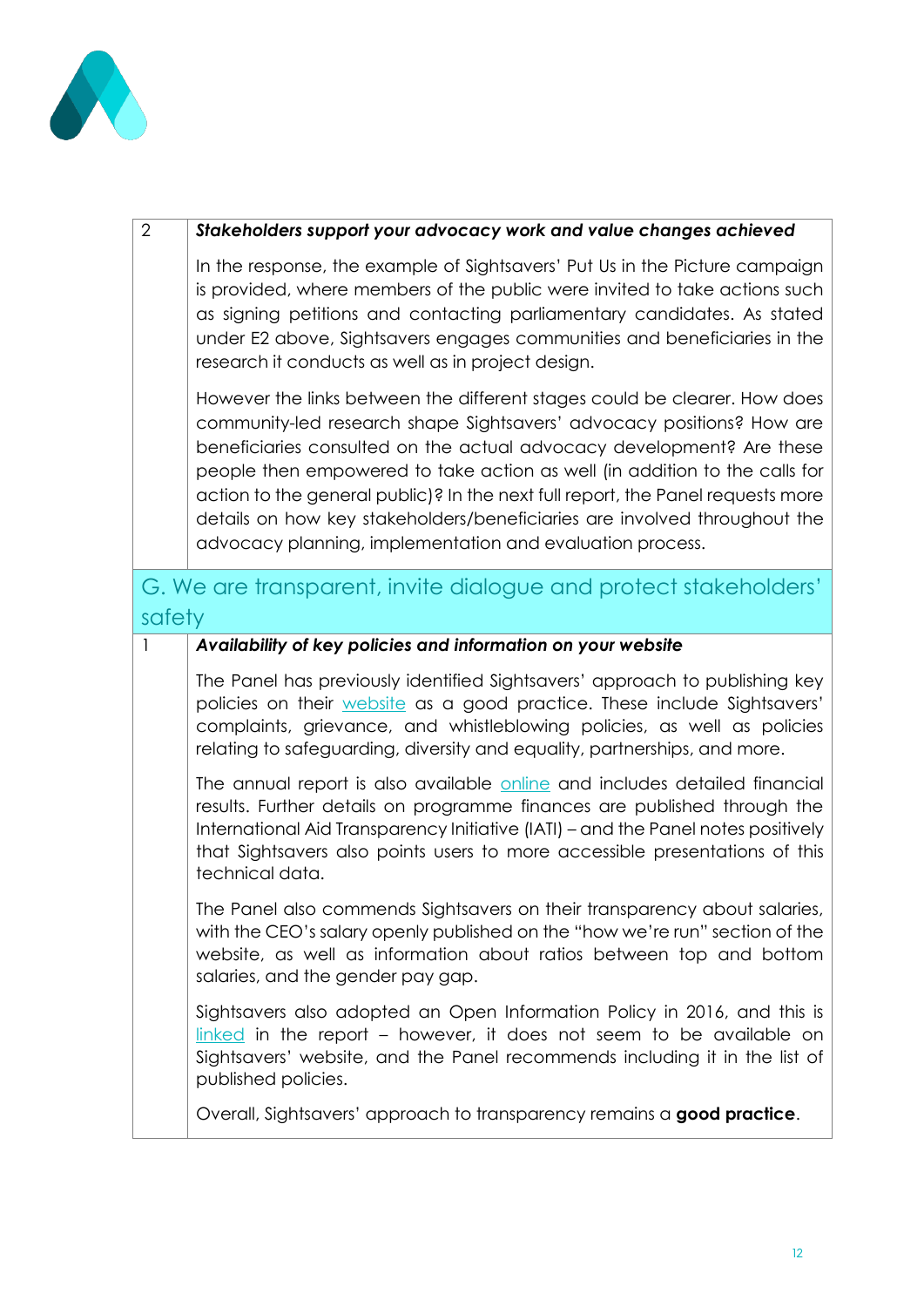

| $\overline{2}$ | Pay scale, gender pay gap and top salaries                                                                                                                                                                                                                                                                                                                                                                                                                                                              |
|----------------|---------------------------------------------------------------------------------------------------------------------------------------------------------------------------------------------------------------------------------------------------------------------------------------------------------------------------------------------------------------------------------------------------------------------------------------------------------------------------------------------------------|
|                | The Panel commends Sightsavers on the open information about the ratio<br>between highest and lowest paid employees in the UK - the 2017 ratio is 6:1,<br>and the Panel notes positively that this is a decrease from 7:1 in the previous<br>year. Was there specific effort made to achieve this decrease, and is there<br>a target in place?                                                                                                                                                          |
|                | Sightsavers includes the recruitment and retention of key staff as a key<br>organisational risk on its risk log. Reward packages are set competitively with<br>reference to other similar organisations in the areas where it works. The<br>remuneration committee sets the CEO's salary, approves those of her direct<br>reports, and sets the overall reward structure and policy. The number of UK<br>staff members in various salary bands can be found in Sightsavers' annual<br>report (page 89). |
|                | The gender pay gap at Sightsavers (an <i>analysis</i> of which is available online<br>under the list of policies) sees men earn 1% more than women when the<br>mean is calculated, and 3% more in median. The report states that this<br>compares well with other organisations in the sector.                                                                                                                                                                                                          |
| 3              | Ensuring privacy rights and protecting personal data                                                                                                                                                                                                                                                                                                                                                                                                                                                    |
|                | Sightsavers' website terms and conditions and privacy policy (available<br>here) details what information Sightsavers collects, what is done with it, how<br>it is kept secure, and how to amend preferences such as cookies or methods<br>of communication.                                                                                                                                                                                                                                            |
|                | Sightsavers has been working to ensure it is compliant with the EU General<br>Data Protection regulation, and is currently seeking Cyber Essentials<br>accreditation (a UK Government scheme to help organisations defend<br>against online threats).                                                                                                                                                                                                                                                   |
| $\overline{4}$ | Largest donors and their contributions                                                                                                                                                                                                                                                                                                                                                                                                                                                                  |
|                | The report lists (under questions 9.1) the five largest cash donors and their<br>contributions for 2017, with figures for 2016 provided for comparison. It also<br>points out that the two "in kind" donations combined account to over three-<br>quarters of their income. One of these (from Merck) is listed but the other is<br>not.                                                                                                                                                                |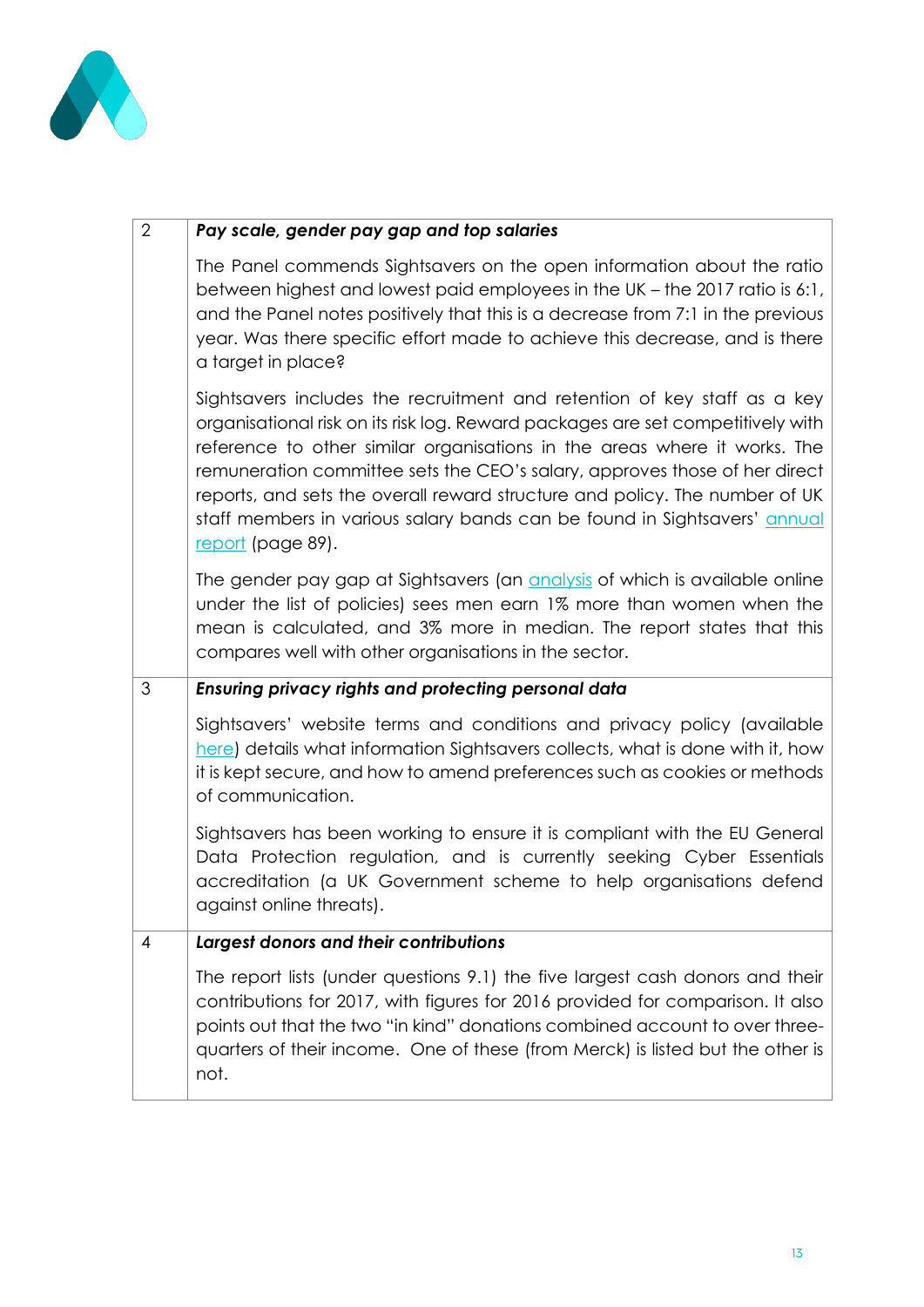

### Cluster C: Organisational Effectiveness H. Staff and volunteers are enabled to do their best 1 *Recruitment, employment and staff development is fair and transparent* The report includes a detailed breakdown of staff across Sightsavers based on contract type (full/part time), seniority, local hires (why are figures on UAE not included in this table?), gender, ethnicity and age. The Panel notes that almost two thirds of Europe based staff are female, whereas the opposite is true in most other regions. Does Sightsavers have any targets or processes in place to address this imbalance? It would also be interesting to know the proportion of men and women in management positions. Sightsavers' Global Diversity and Equality Policy makes a commitment to employing a workforce that reflects the diversity of local contexts and cultures. The Panel commends Sightsavers on its efforts to hire locally, with all senior managers hired locally in 2017. An objective in the Empowerment and Inclusion Strategic Framework is to increase efforts to achieve diversity in the workplace (explanation of the different categories would be welcome in the next report, e.g. White British is mentioned; do coloured English staff fall under one of the other listed categories?). This is being pursued by a social inclusion working group which has organised lunchtime talks, training and learning opportunities, and the creation of accessible documents for staff. The response also outlines Sightsavers' efforts to create fair and attractive interview and work environments for people with disabilities. A disability data survey was conducted for the first time in 2017, and it is planned to continue gathering and tracking data to be able to understand the impacts of initiatives in this area, as well as areas for improvement. Overall, the Panel commends Sightsavers on its approach in this area, and recognises it as **good practice**. 2 *Staff development and safe working environment* Staff development is managed by senior managers and line managers, and is supported by two HR Business partners. The response details the different development opportunities available to staff, including in-person training, online training through the global eLearning platform, workshops, seminars, and informal mentoring opportunities. There are also dedicated resources for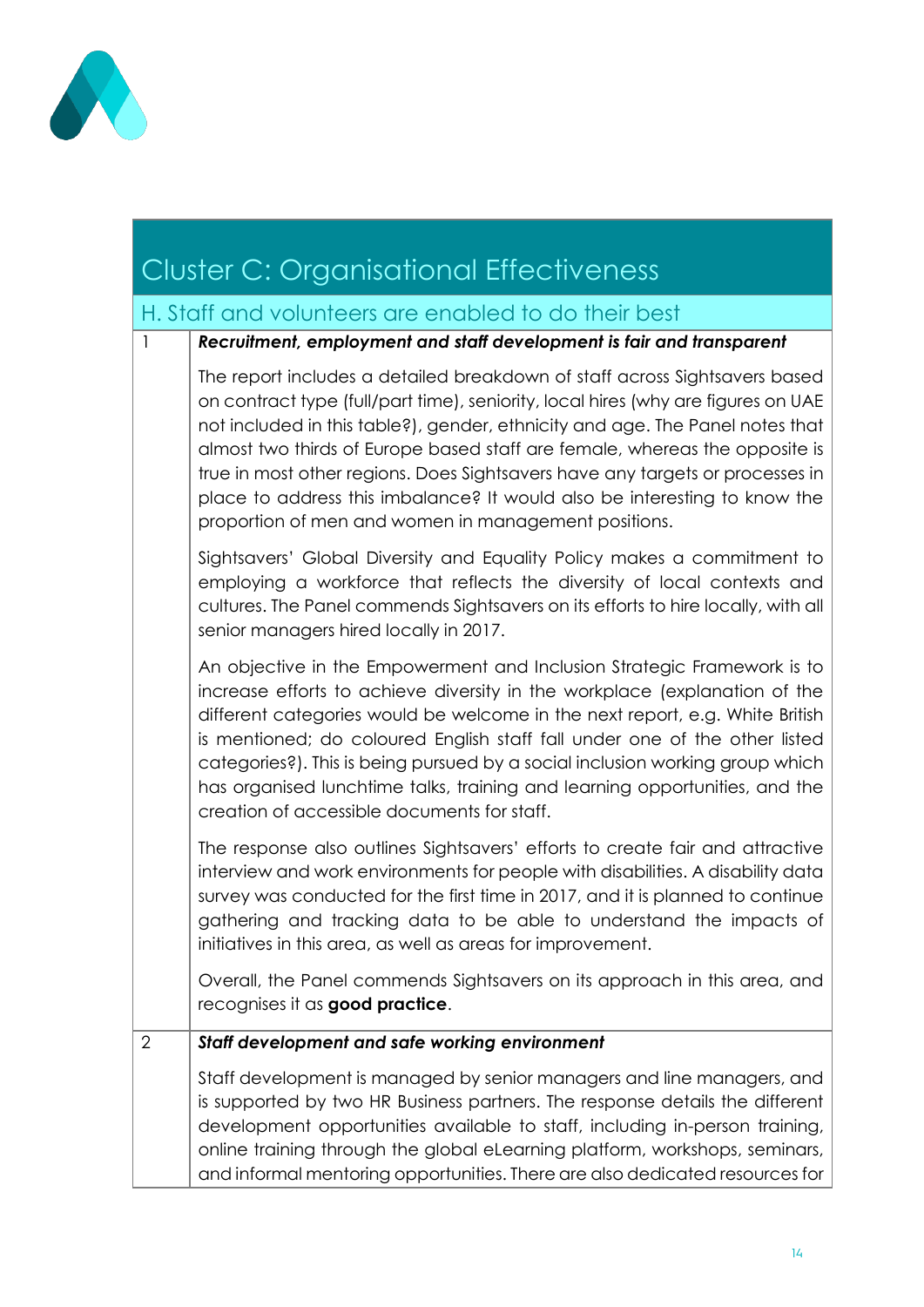

managers, such as knowledge cafes and inductions for new managers. All employees have access to a 24-hour confidential Employee Assistance Programme which provides support and advice.

Sightsavers' performance review process was updated in 2017, with a new Valuing Individual Performance system introduced. This was developed in a consultative process, and will see staff undergo formal development reviews every 12 months, with reviews conducted on a rolling basis. Sightsavers' 2018 employee survey includes questions relating to performance management, which are hoped to provide insight into how staff engage with the new process compared to the old system.

In terms of ensuring a safe working environment, relevant policies include global policies on [Discrimination, Bullying and Harassment,](https://www.sightsavers.org/wp-content/uploads/2018/07/Sightsavers-Global-Discrimination-Bullying-and-Harassment-Policy-and-Procedure-Mar-2017.pdf) [Physical Security,](https://www.sightsavers.org/wp-content/uploads/2018/02/Sightsavers-Global-Physical-Security-Policy-Feb-2017.pdf) and Equality and Diversity. The policies appear to be comprehensive and sound, covering a broad range of behavior, including examples, and making clear that harassment may include behaviours beyond those explicitly stated. Informal as well as formal procedures for resolving complaints are outlined, with reference to the Global [Grievance](https://www.sightsavers.org/wp-content/uploads/2018/07/Sightsavers-Global-Grievance-Policy-Procedure-Jan-2017.pdf) and [Whistleblowing](https://www.sightsavers.org/wp-content/uploads/2018/07/Sightsavers-Global-Whistleblowing-Policy-Procedures-Feb-2018.pdf) policies and procedures; these state employees' right to raise concerns without fear of retribution. The Panel would also be interested in seeing the Code of Conduct mentioned earlier in the report, and suggests this be made available on Sightsavers' website.

### I. Resources are handled effectively for the public good

#### 1 *Resources are acquired in line with your values, globally accepted standards and without compromising independence*

A Global Fundraising and Donations Acceptance Policy (annexed to the report) guides Sightsavers' fundraising operations to ensure compliance with the law and Charity Commission guidelines. The policy covers all third-party donations, and above a threshold of 10,000 GBP, donors are subject to policy guidelines which protect Sightsavers' independence and ensure funds are not obtained in a way contrary to the organisation's beliefs. The policy did not touch on the issue of commercial sponsorship or whether corporate donors are permitted to gain publicity for their gifts or use Sightsavers' logo in any way. Is this covered elsewhere or not relevant to the organisation?

Sightsavers is a member of the Fundraising Regulator, Direct Marketing Association, and the Institute of Fundraising in the UK. Membership of other national regulatory bodies is listed in the Fundraising policy.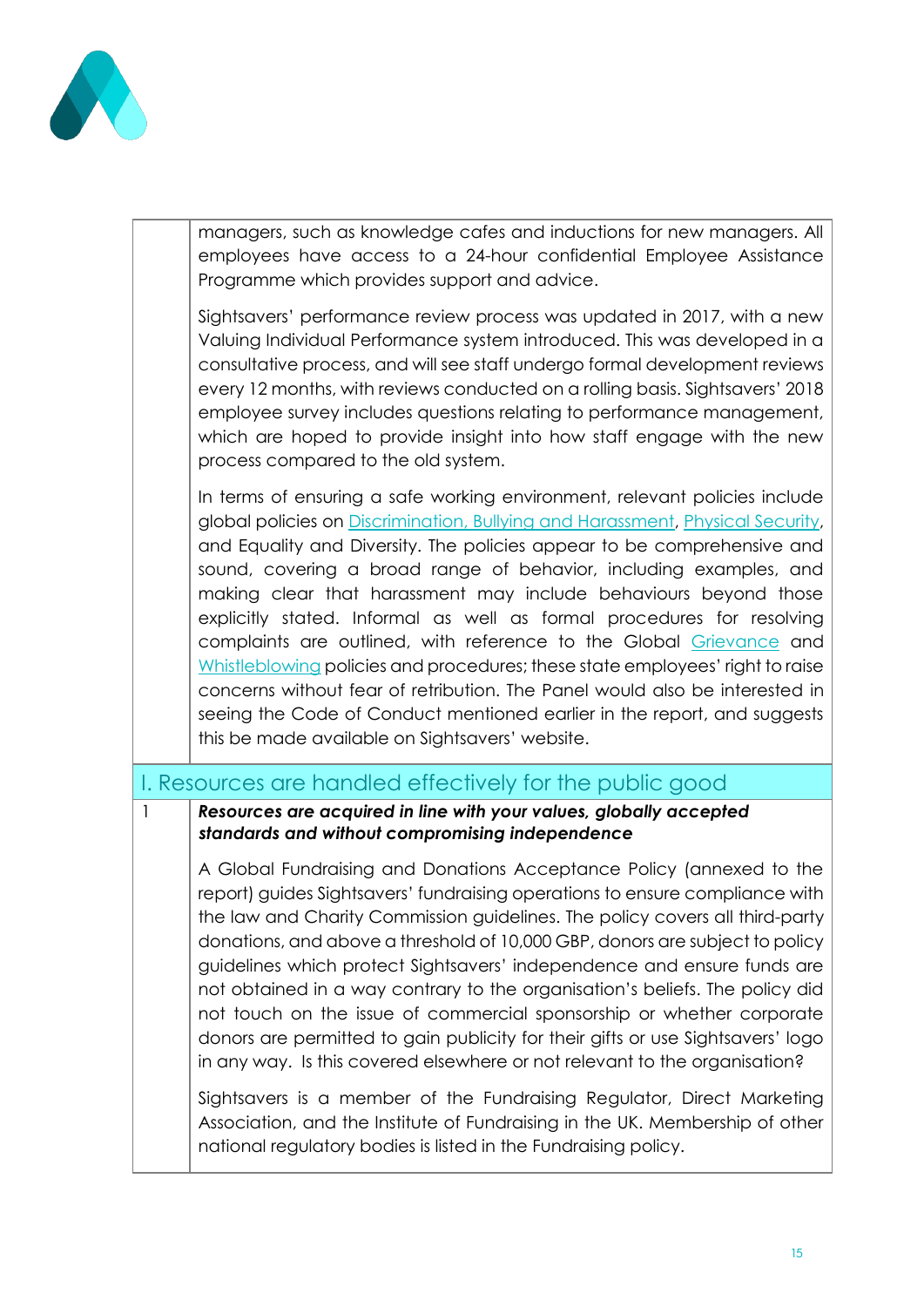

|                | The Panel notes positively reference in the policy, as well as on Sightsavers<br>website, to efforts to protect donors' data, privacy, and communication<br>preferences.                                                                                                                                                                                                                                                          |
|----------------|-----------------------------------------------------------------------------------------------------------------------------------------------------------------------------------------------------------------------------------------------------------------------------------------------------------------------------------------------------------------------------------------------------------------------------------|
|                | Information is provided on different sources of income (individual donations,<br>institutional grants, and gifts in kind) and how these have been increasing<br>year on year.                                                                                                                                                                                                                                                     |
| $\overline{2}$ | Monitoring of progress and re-allocation of resources                                                                                                                                                                                                                                                                                                                                                                             |
|                | A comprehensive overview is provided of how Sightsavers measures progress<br>against strategic objectives, and assesses allocation of funds. The Panel sees<br>the overall approach as being strong.                                                                                                                                                                                                                              |
|                | The SIM Card is used to track organisational strategic performance, and<br>strategic priorities drive resource allocation, with the process led by a senior<br>management Strategy Team.                                                                                                                                                                                                                                          |
|                | Sightsavers' Programme Portal provides quarterly output statistics and<br>enables assessment of programmatic and financial outputs in parallel. The<br>Project Reporting and Oversight process allows for changes to project design<br>and funding during the implementation/monitoring stages. Large grant<br>funded projects are also reviewed quarterly with key stakeholders to discuss<br>programmatic and financial issues. |
|                | New programmes are planned separately from existing programme<br>implementation to ensure decisions (including resource allocation) are<br>made from a purely organisational perspective. A strategic decision making<br>body meets quarterly to review options put forward by technical experts and<br>country teams, and resources are allocated during the annual planning<br>process.                                         |
|                | The Panel notes positively Sightsavers' focus on efficiency and value for<br>money. Programme delivery and administrative structures have been<br>streamlined and simplified, leading to savings of around 250,000 GBP per<br>year. Fundraising is driven by an assessment of performance across locations<br>in which Sightsavers operates, with an aim to maximise return on investment.                                        |
| 3              | Minimising risk of corruption, bribery and misuse of funds                                                                                                                                                                                                                                                                                                                                                                        |
|                | The report details the ways in which fraud/corruption are prevented,<br>detected, and how the organisation responds.                                                                                                                                                                                                                                                                                                              |
|                | Sightsavers' Fraud And Anti-corruption policy (annexed to the report)<br>outlines the definition of fraud, and Sightsavers' approach to prevention,                                                                                                                                                                                                                                                                               |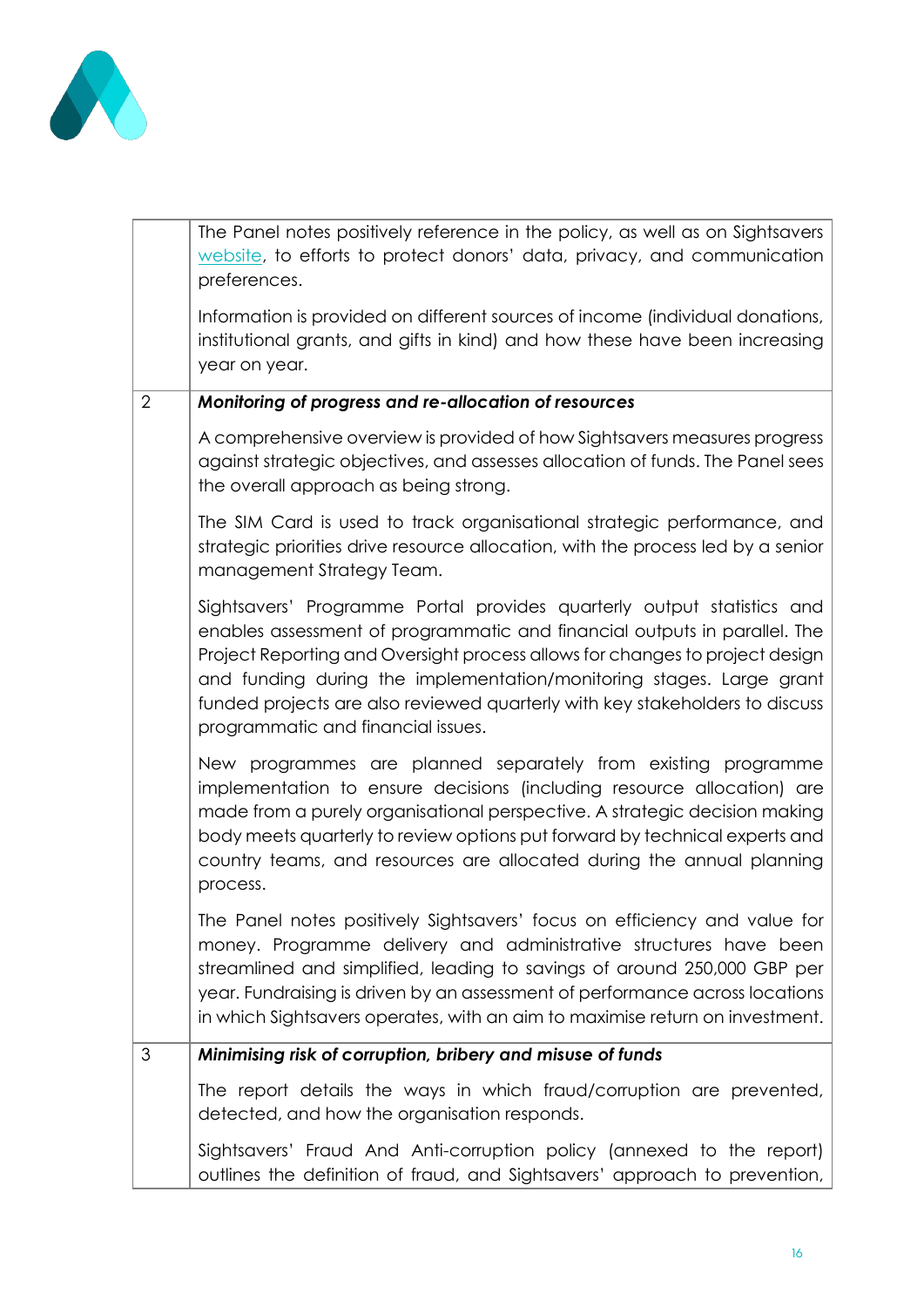

|                | detection, reporting and investigation. Both staff and partners are informed<br>about and required to comply with the policy, and staff are required to<br>undergo regular training.                                                                                                                                                                                                                                                                                                                     |
|----------------|----------------------------------------------------------------------------------------------------------------------------------------------------------------------------------------------------------------------------------------------------------------------------------------------------------------------------------------------------------------------------------------------------------------------------------------------------------------------------------------------------------|
|                | Sightsavers' Audit Committee as well as External Auditors assess fraud risk,<br>and the organisation's Financial Framework forms the principal mechanism<br>to prevent and detect fraud. An increase in referrals and enquiries about<br>fraud both from staff and partners indicate that the policies and processes<br>known and embedded across Sightsavers and partner<br>are well<br>organisations.                                                                                                  |
|                | It is stated that the investigation mechanism and inter-partner liaison are<br>working effectively, and the report cites the number of allegations/incidents<br>and what actions were taken in response in recent years. How many of the<br>21 allegations occurred in the reporting period, and how many of these were<br>substantiated?                                                                                                                                                                |
|                | J. Governance processes maximise accountability                                                                                                                                                                                                                                                                                                                                                                                                                                                          |
| 1              | Governance structure and recruitment of trustees/board members                                                                                                                                                                                                                                                                                                                                                                                                                                           |
|                | Sightsavers has a governing Council of Trustees with 15 members. Members<br>are listed online under "UK Board". A governance overview on Sightsavers'<br>website also refers to boards in eight other countries, and management and<br>strategy teams. In the next full report, the Panel requests more information<br>about how these different bodies interact with one another. Information on<br>how the Council interacts with management is provided under section 11.1<br>of Sightsavers' report. |
|                | Trustees are recruited "based on a review of skills and attributes to ensure a<br>balanced and diverse board". Are there targets in place e.g. relating to<br>gender, disability, age, or geographic representation? If so, how is<br>Sightsavers on track to meet these?                                                                                                                                                                                                                                |
|                | The Council of Trustees evaluates itself every other year, and individual<br>Trustees are evaluated by the Chair and Vice Chair every two years. While<br>no trustee has been dismissed from the Council, the report states that<br>governing documents provide a process to do so, for a range of reasons.                                                                                                                                                                                              |
| $\overline{2}$ | Board oversight of adherence to policies, resource allocation, potential<br>risks, and complaints processes                                                                                                                                                                                                                                                                                                                                                                                              |
|                | Sightsavers' Council of Trustees has global authority over organisational<br>strategy, and it is stated that the governance structure allows flexibility and<br>responsiveness to changing conditions whilst conforming to an overarching                                                                                                                                                                                                                                                                |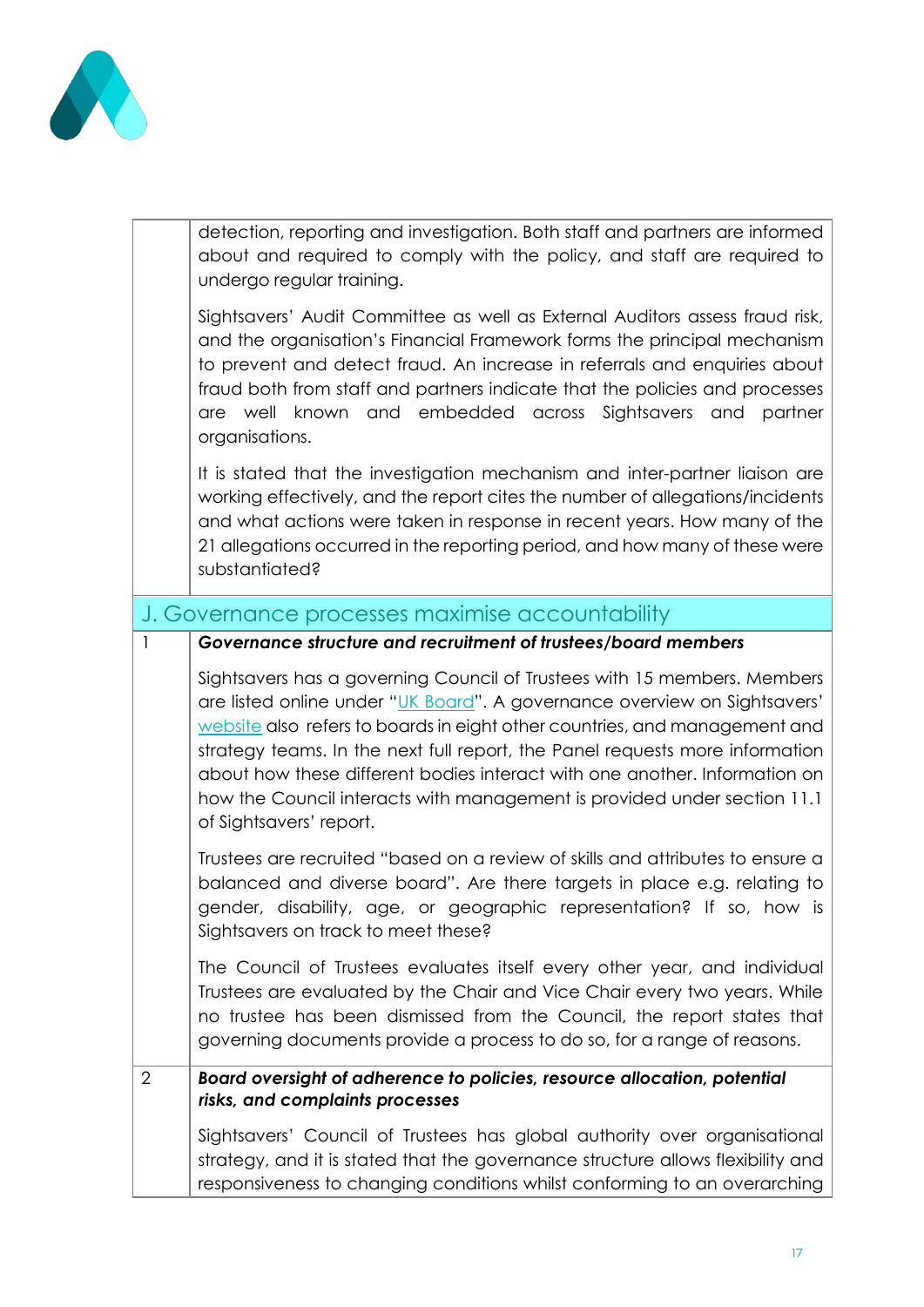

|   | vision and mission. More information is provided under section 11.1 of the<br>report, outlining the distinctions between the roles of the Council and<br>management and the different committees of the Council<br>and<br>management teams.<br>The report states that while there are no formal mechanisms for employees<br>below executive level to provide recommendations to the Council of<br>Trustees, informal opportunities exist, as well as formal opportunities to<br>provide recommendations to the Management Team.                                                                                                                                                                                                                                          |
|---|--------------------------------------------------------------------------------------------------------------------------------------------------------------------------------------------------------------------------------------------------------------------------------------------------------------------------------------------------------------------------------------------------------------------------------------------------------------------------------------------------------------------------------------------------------------------------------------------------------------------------------------------------------------------------------------------------------------------------------------------------------------------------|
| 3 | Complaints handling mechanisms and overview of complaints (internal and<br>external)                                                                                                                                                                                                                                                                                                                                                                                                                                                                                                                                                                                                                                                                                     |
|   | Sightsavers' Complaints Policy for external complainants covers the<br>definition of a complaint, the process including response times and<br>escalation options, and contact details. The complaints handling procedure<br>follows the principles of the UN's 'Protect, Respect and Remedy' framework.                                                                                                                                                                                                                                                                                                                                                                                                                                                                  |
|   | Section 4.2 of Sightsavers' report includes more information on the<br>complaints process, and the Panel notes that complaints influence<br>Sightsavers' approach to assurance.                                                                                                                                                                                                                                                                                                                                                                                                                                                                                                                                                                                          |
|   | It is stated that no complaints were received from programmes at country<br>level in 2017, but that a review of the process determined that the<br>mechanism should be strengthened in 2018 to ensure complaints are not<br>missed. The Panel considers it highly unlikely that there have been no<br>complaints of a programme nature in any country and looks forward to an<br>update on efforts around this, including how Sightsavers makes its complaints<br>policy known (beyond its publication on the website) in the next interim<br>report. The Panel would also like to see information on non-fundraising<br>related complaints received at international level (e.g. those not related to<br>fundraising or country programmes) in the next interim report. |
|   | An overview of fundraising related complaints is provided, broken down by<br>fundraising category. It is stated that all complaints were resolved<br>satisfactorily by the Customer Care team.                                                                                                                                                                                                                                                                                                                                                                                                                                                                                                                                                                           |
|   | Section 4.2 of the report also describes complaints mechanisms for internal<br>stakeholders - the Grievance Policy and Whistleblowing Policy, as well as<br>guidance around acceptable behaviour in the Discrimination, Bullying, and<br>Harassment Policy. One complaint was made through the grievance process<br>in the reporting period and resolved satisfactorily. Were there any complaints<br>under the whistleblowing process?                                                                                                                                                                                                                                                                                                                                  |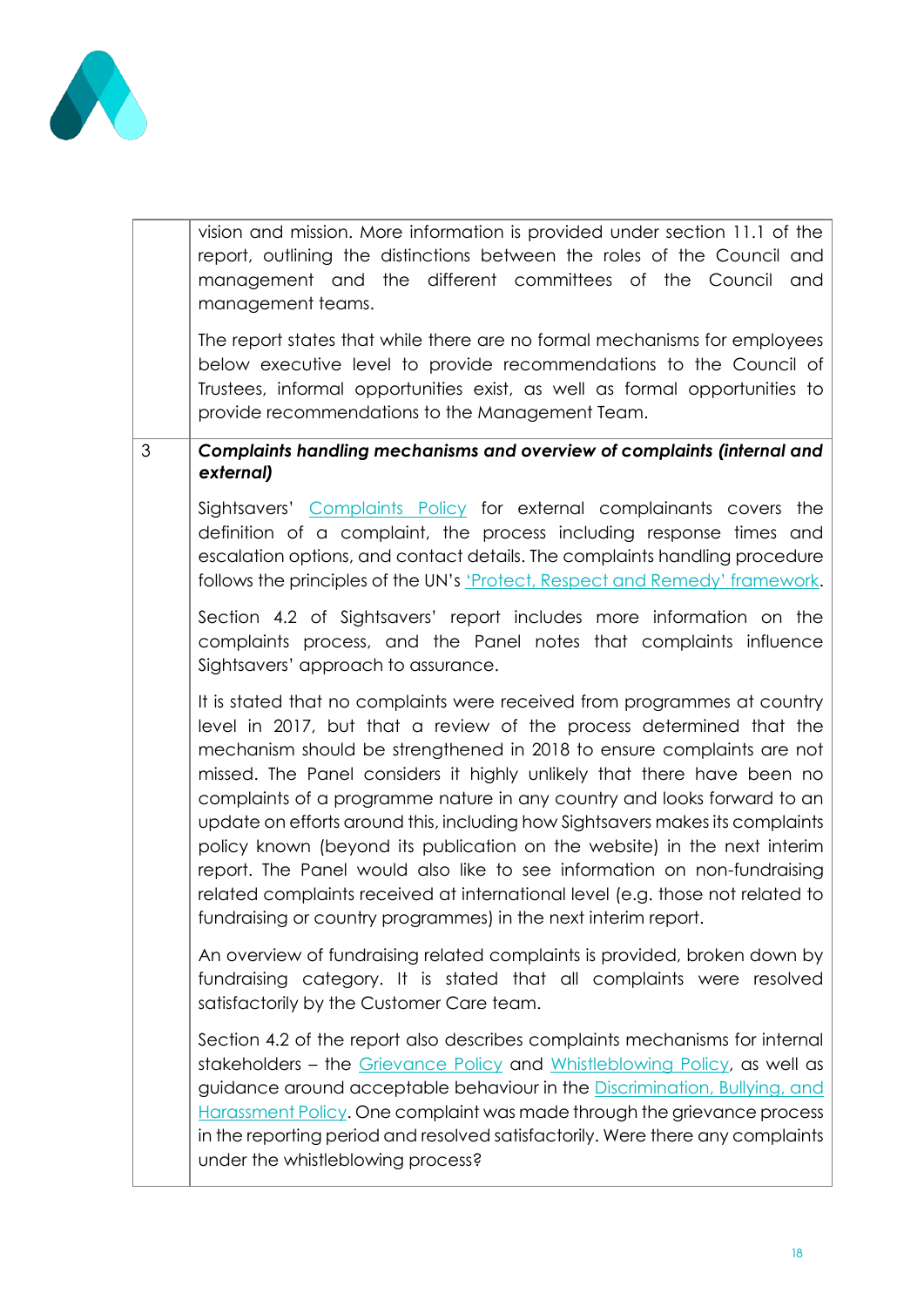

|                | K. Leadership is dedicated to fulfilling the 12 Commitments                                                                                                                                                                                                                                                                                                                                                                                                      |
|----------------|------------------------------------------------------------------------------------------------------------------------------------------------------------------------------------------------------------------------------------------------------------------------------------------------------------------------------------------------------------------------------------------------------------------------------------------------------------------|
| $\mathbf{1}$   | The governing body and management are held accountable for fulfilling<br>strategic promises                                                                                                                                                                                                                                                                                                                                                                      |
|                | The importance of accountability and Accountable Now's 12 Commitments<br>are championed by Sightsavers' CEO Caroline Harper, who is Vice-Chair of<br>Accountable Now's Board. Transparency and value for money are a<br>standing agenda item for the management team, and reflection about and<br>input into the accountability report involves all key managers. Feedback is<br>considered and acted upon by management and the CEO.                            |
|                | As covered above under J1, the Council of Trustees undergoes self-<br>evaluations as well as individual evaluations of Trustees by the Chair and Vice<br>Chair every two years. The Council conducts an annual appraisal of the<br>CEO, here she is held accountable for delivery of management objectives.<br>The Council also holds the management team to account on commitments<br>to accountability and transparency.                                       |
| $\overline{2}$ | Inclusion of staff in discussing progress toward organisational accountability                                                                                                                                                                                                                                                                                                                                                                                   |
|                | The accountability report is produced with contributions from various<br>functions within Sightsavers, ensuring accountability is embedded within the<br>organisation. Are contributors to the report consulted on a draft of the report,<br>and is feedback invited before the report is finalised? This is a strong<br>approach taken by some of Accountable Now's members.                                                                                    |
|                | The accountability report is circulated internally together with the feedback<br>received from the IRP. Are there follow-up discussions about successes and<br>challenges? Are there examples of how staff input has shaped decision-<br>making or processes?                                                                                                                                                                                                    |
|                | An internal transparency working group (composed of representatives from<br>programme, finance and operations departments) meets quarterly to track<br>engagement with transparency and accountability initiatives within the<br>organisation, and ensure they are linked together and disseminated.                                                                                                                                                             |
| 3              | Scope of this accountability report and influence over national entities                                                                                                                                                                                                                                                                                                                                                                                         |
|                | The report covers the activities of Sightsavers' eight subsidiary entities in<br>addition to Sightsavers International and its regional and country offices. The<br>Panel appreciates this comprehensive approach to reporting. It is<br>mentioned that in 2017 Sightsavers has taken steps to drive the<br>accountability agenda forward internally, exploring the<br>increased<br>incorporation of IATI processes in country offices and programmes. There are |